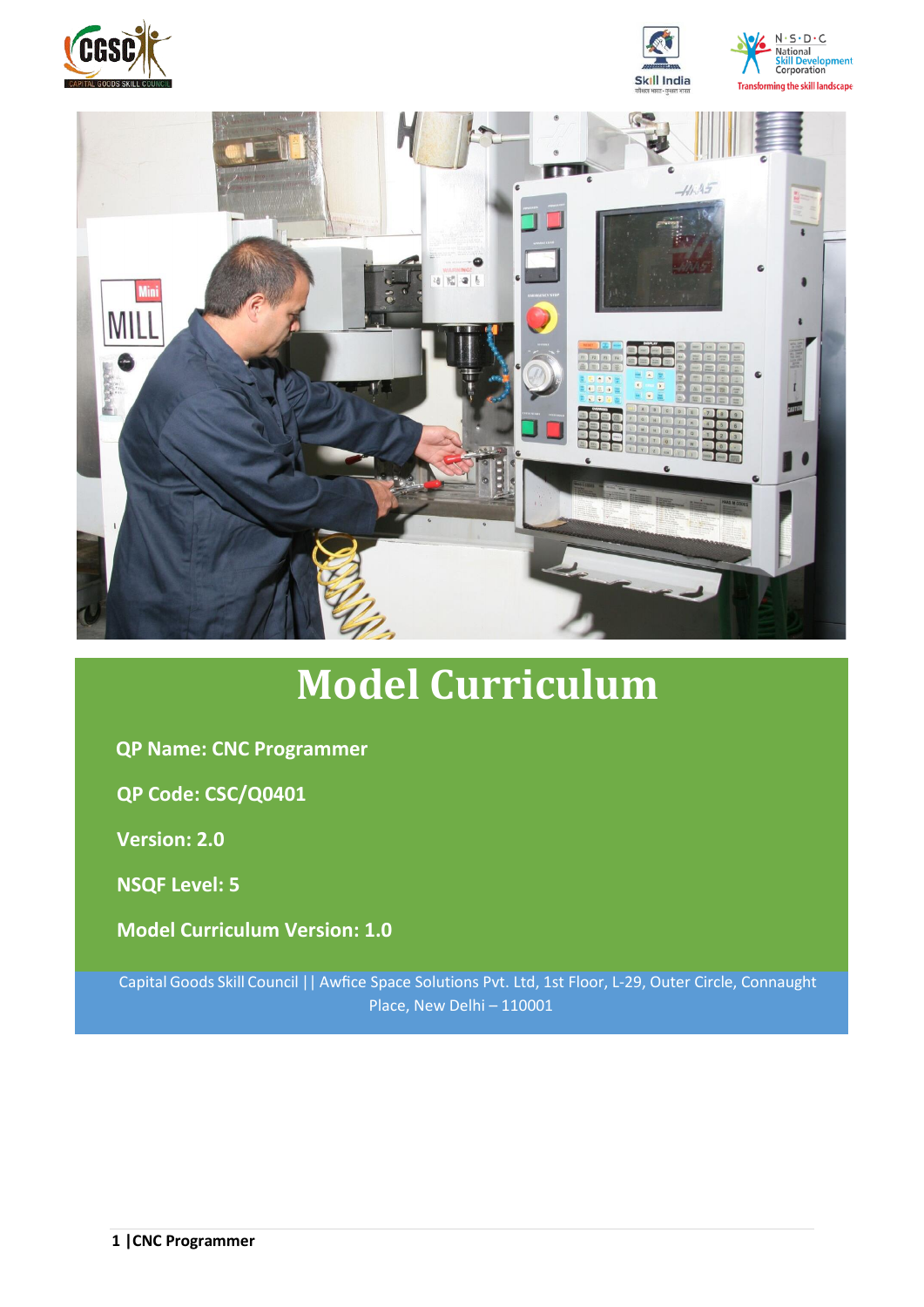



## **Table of Contents**

| Module 3: Process of Coordinating with co-workers to achieve work efficiency 11     |  |
|-------------------------------------------------------------------------------------|--|
| Module 4: Process of programming Computer Numerically Controlled (CNC) machines  13 |  |
| Module 5: Process of Assist in process improvements and machine maintenance  17     |  |
|                                                                                     |  |
|                                                                                     |  |
|                                                                                     |  |
|                                                                                     |  |
|                                                                                     |  |
|                                                                                     |  |
|                                                                                     |  |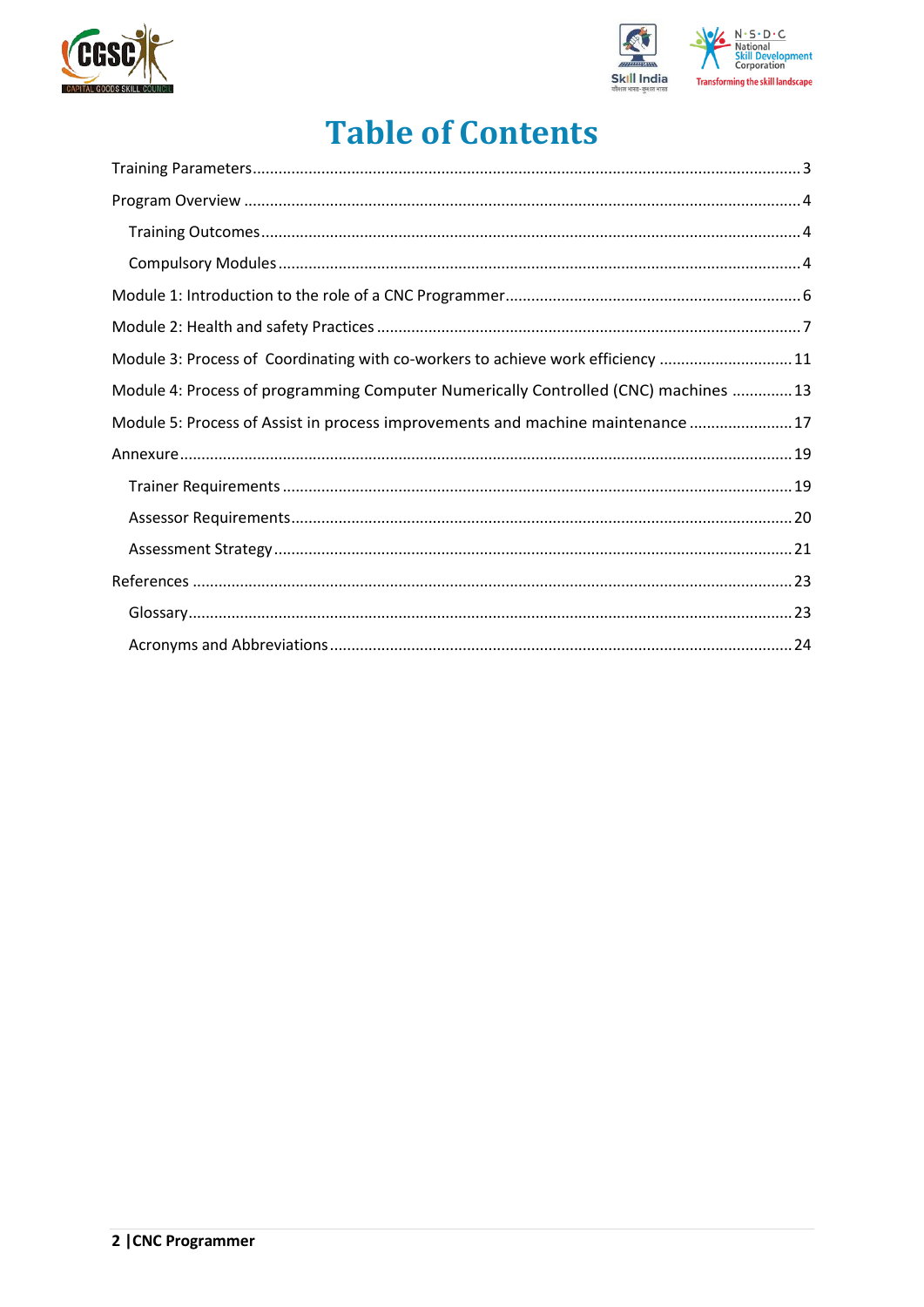



## **Training Parameters**

<span id="page-2-0"></span>

| <b>Sector</b>                                                     | <b>Capital Goods</b>                                                                                                                                                                                                                                                                                                                                                                         |
|-------------------------------------------------------------------|----------------------------------------------------------------------------------------------------------------------------------------------------------------------------------------------------------------------------------------------------------------------------------------------------------------------------------------------------------------------------------------------|
| <b>Sub-Sector</b>                                                 | Machine Tools, Dies, Moulds and Press Tools, Plastics<br>Manufacturing Machinery, Textile Manufacturing Machinery,<br>Process Plant Machinery, Electrical and Power Machinery, Light<br><b>Engineering Goods</b>                                                                                                                                                                             |
| <b>Occupation</b>                                                 | Design                                                                                                                                                                                                                                                                                                                                                                                       |
| Country                                                           | India                                                                                                                                                                                                                                                                                                                                                                                        |
| <b>NSQF Level</b>                                                 | 5                                                                                                                                                                                                                                                                                                                                                                                            |
| Aligned to NCO/ISCO/ISIC Code                                     | <b>NCO-2015/ NIL</b>                                                                                                                                                                                                                                                                                                                                                                         |
| <b>Minimum Educational Qualification and</b><br><b>Experience</b> | Graduation in relevant field<br><b>OR</b><br>3 Year Diploma (After 10th) in the relevant field with 2 years of<br>experience in the relevant field<br><b>OR</b><br>10th + ITI (2 years) in the relevant field with 3 years of relevant<br>experience in the relevant field<br><b>OR</b><br>Certified in NSQF-L4 Draughtsman - Mechanical with 2 years of<br>experience in the relevant field |
| <b>Pre-Requisite License or Training</b>                          | <b>NA</b>                                                                                                                                                                                                                                                                                                                                                                                    |
| <b>Minimum Job Entry Age</b>                                      | 18 Years                                                                                                                                                                                                                                                                                                                                                                                     |
| <b>Last Reviewed On</b>                                           | <b>NA</b>                                                                                                                                                                                                                                                                                                                                                                                    |
| <b>Next Review Date</b>                                           | <b>NA</b>                                                                                                                                                                                                                                                                                                                                                                                    |
| <b>NSQC Approval Date</b>                                         | <b>NA</b>                                                                                                                                                                                                                                                                                                                                                                                    |
| <b>QP Version</b>                                                 | 2.0                                                                                                                                                                                                                                                                                                                                                                                          |
| <b>Model Curriculum Creation Date</b>                             | <b>NA</b>                                                                                                                                                                                                                                                                                                                                                                                    |
| Model Curriculum Valid Up to Date                                 | <b>NA</b>                                                                                                                                                                                                                                                                                                                                                                                    |
| <b>Model Curriculum Version</b>                                   | 1.0                                                                                                                                                                                                                                                                                                                                                                                          |
| <b>Minimum Duration of the Course</b>                             | 480 Hours                                                                                                                                                                                                                                                                                                                                                                                    |
| <b>Maximum Duration of the Course</b>                             | 480 Hours                                                                                                                                                                                                                                                                                                                                                                                    |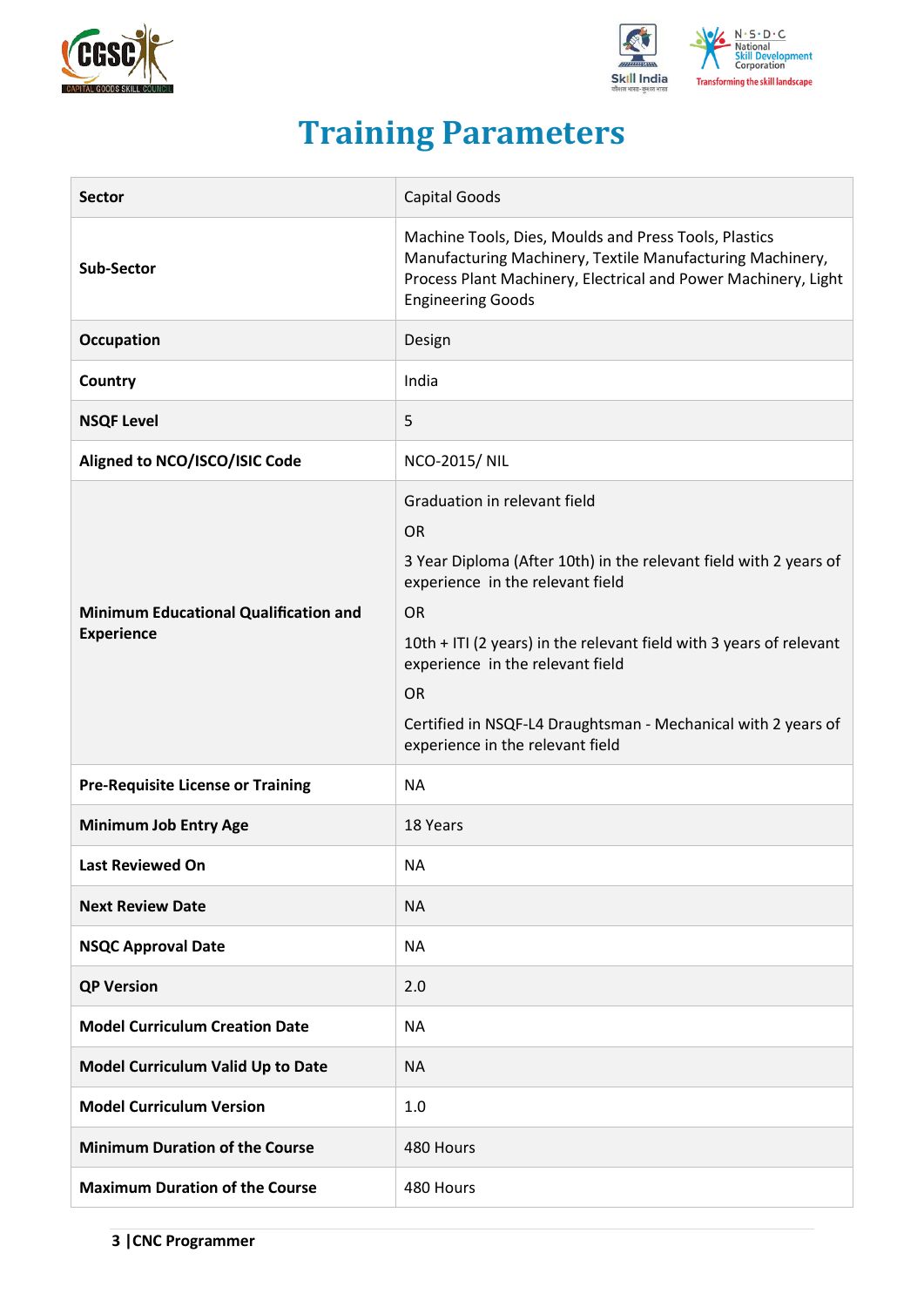



## **Program Overview**

<span id="page-3-0"></span>This section summarizes the end objectives of the program along with its duration.

#### <span id="page-3-1"></span>**Training Outcomes**

At the end of the program, the learner should have acquired the listed knowledge and skills to:

- Explain the importance of following the health and safety practices at work.
- Demonstrate ways to coordinate with co-workers to achieve work efficiency.
- Demonstrate the process of programing Computer Numerically Controlled (CNC) machines.
- Describe the process of assisting in process improvements and machine maintenance.

#### <span id="page-3-2"></span>**Compulsory Modules**

The table lists the modules and their duration corresponding to the Compulsory NOS of the QP.

| <b>NOS and Module Details</b>                                                                                                         | <b>Theory</b><br><b>Duration</b> | <b>Practical</b><br><b>Duration</b> | On-the-Job<br><b>Training Duration</b><br>(Mandatory) | <b>On-the-Job Training</b><br><b>Duration</b><br>(Recommended) | <b>Total</b><br><b>Duration</b> |
|---------------------------------------------------------------------------------------------------------------------------------------|----------------------------------|-------------------------------------|-------------------------------------------------------|----------------------------------------------------------------|---------------------------------|
| <b>Bridge Module</b>                                                                                                                  | 04:00                            | 00:00                               | 0:00                                                  | 00:00                                                          | 04:00                           |
| Module 1: Introduction to<br>the role of a CNC<br>Programmer                                                                          | 04:00                            | 0:00                                | 0:00                                                  | 00:00                                                          | 04:00                           |
| <b>CSC/N1335 Follow the</b><br>health and safety practices<br>at work<br><b>NOS Version-2.0</b><br><b>NSQF Level-3</b>                | 20:00                            | 60:00                               | 0:00                                                  | 00:00                                                          | 80:00                           |
| Module 2: Health and safety<br>practices                                                                                              | 20:00                            | 60:00                               | 0:00                                                  | 00:00                                                          | 80:00                           |
| <b>CSC/N1336 Coordinate with</b><br>co-workers to achieve work<br>efficiency<br><b>NOS Version-2.0</b><br><b>NSQF Level-3</b>         | 20:00                            | 60:00                               | 0:00                                                  | 00:00                                                          | 80:00                           |
| Module 3: Process of<br>coordinating with co-<br>workers to achieve work<br>efficiency                                                | 20:00                            | 60:00                               | 0:00                                                  | 00:00                                                          | 80:00                           |
| CSC/N0401 Program<br><b>Computer Numerically</b><br><b>Controlled (CNC) machines</b><br><b>NOS Version-2.0</b><br><b>NSQF Level-5</b> | 40:00                            | 106:00                              | 0:00                                                  | 00:00                                                          | 146:00                          |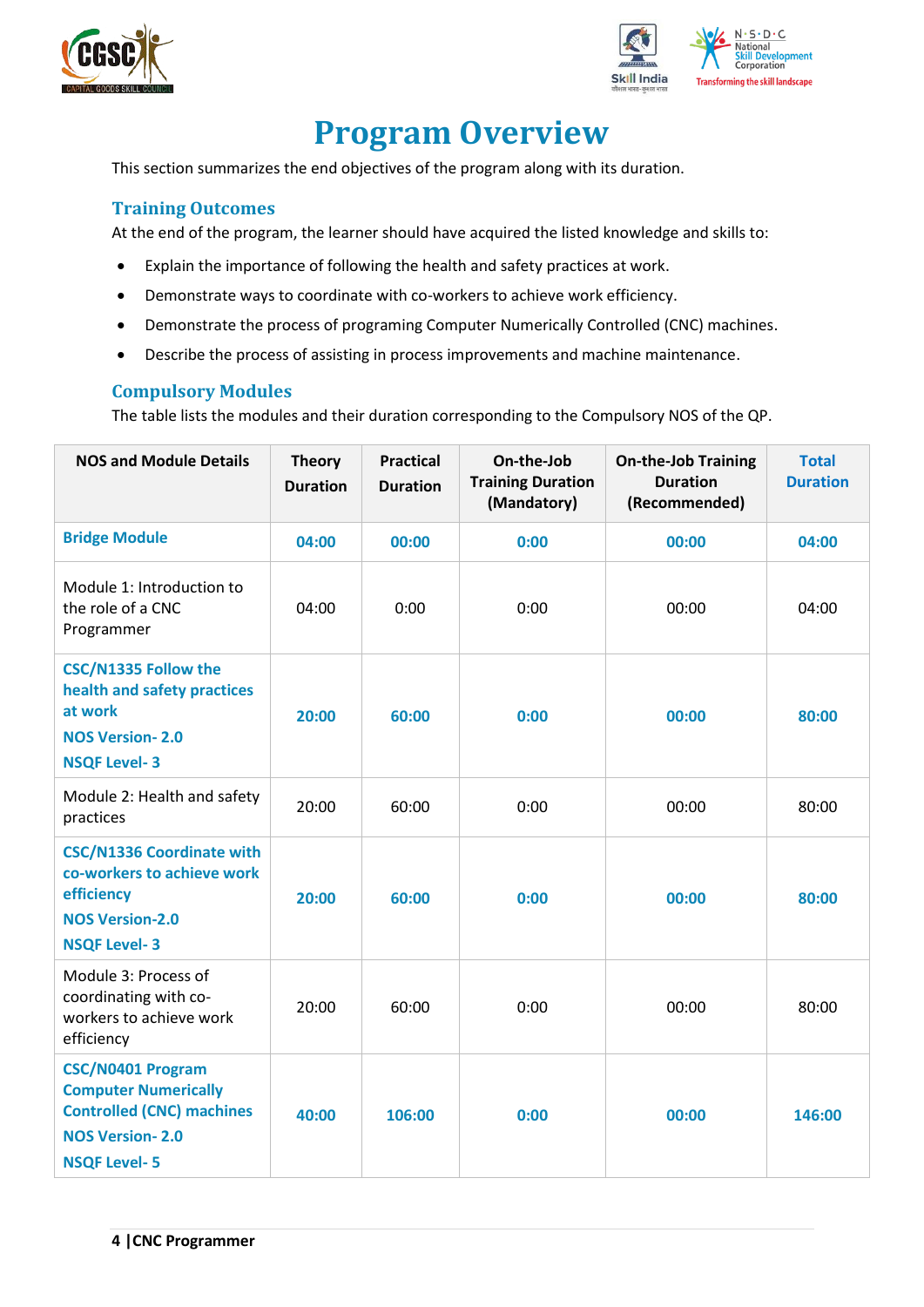



| Module 4: Process of<br>programming Computer<br><b>Numerically Controlled</b><br>(CNC) machines                                | 40:00  | 106:00 | 0:00 | 00:00 | 146:00 |
|--------------------------------------------------------------------------------------------------------------------------------|--------|--------|------|-------|--------|
| <b>CSC/NXXXX Assist in</b><br>process improvements and<br>machine maintenance<br><b>NOS Version-1.0</b><br><b>NSQF Level-5</b> | 66:00  | 104:00 | 0:00 | 00:00 | 170:00 |
| Module 5: Process of Assist<br>in process improvements<br>and machine maintenance                                              | 66:00  | 104:00 | 0:00 | 00:00 | 170:00 |
| <b>Total Duration</b>                                                                                                          | 150:00 | 330:00 | 0:00 | 00:00 | 480:00 |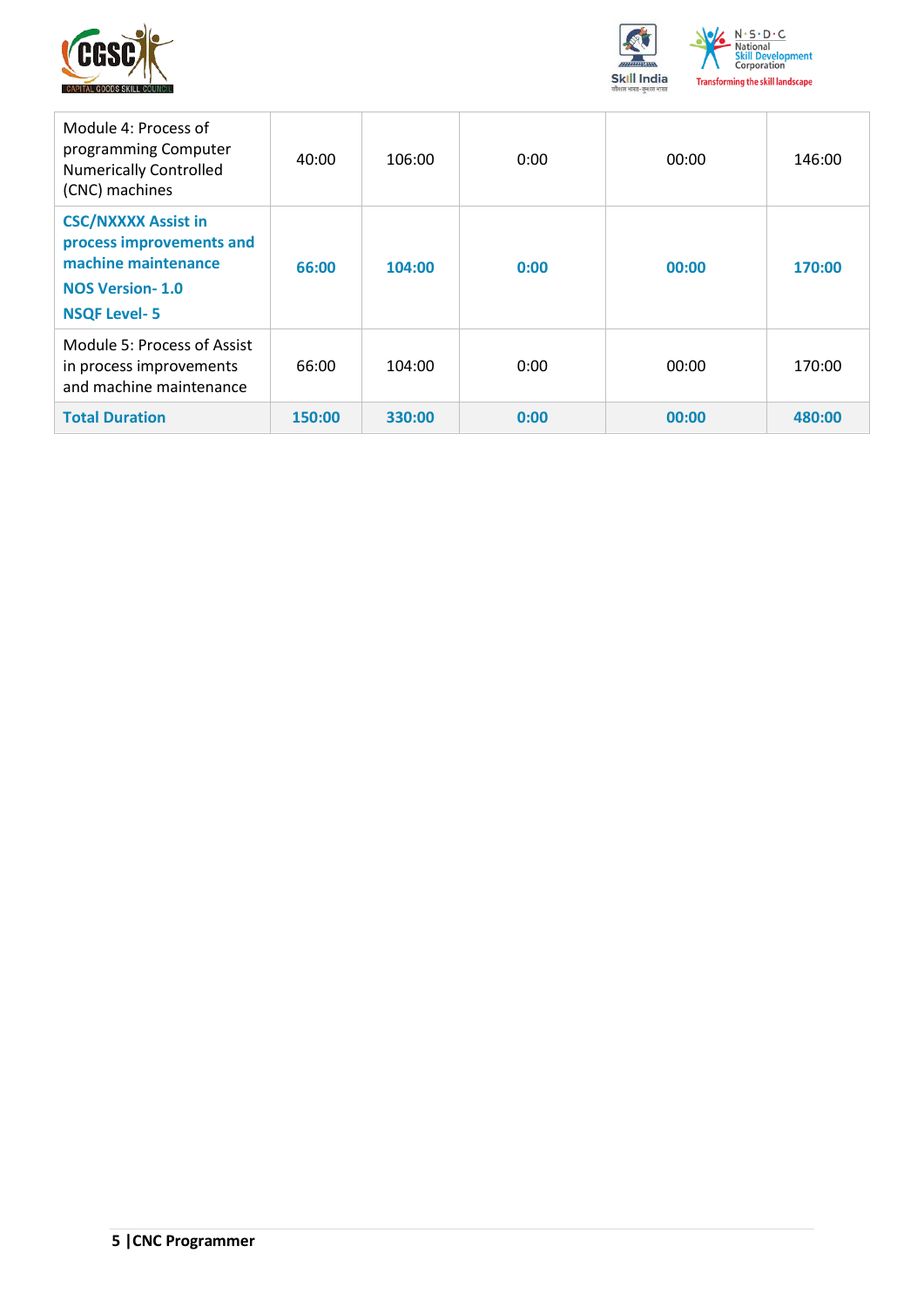



## **Module Details**

## <span id="page-5-0"></span>**Module 1: Introduction to the role of a CNC Programmer**

### *Bridge Module*

#### **Terminal Outcomes:**

• Discuss the job role of a CNC Programmer.

| Duration: 04:00                                                                                   | <b>Duration: 0:00</b>                    |
|---------------------------------------------------------------------------------------------------|------------------------------------------|
| Theory – Key Learning Outcomes                                                                    | <b>Practical - Key Learning Outcomes</b> |
| Describe the size and scope of the<br>$\bullet$<br>capital good industry and its sub-<br>sectors. |                                          |
| Discuss the role and responsibilities<br>$\bullet$<br>of a CNC Programmer.                        |                                          |
| Identify various<br>employment<br>٠<br>opportunities for a CNC Programmer.                        |                                          |
| <b>Classroom Aids</b>                                                                             |                                          |
| Training Kit - Trainer Guide, Presentations, Whiteboard, Marker, Projector, Laptop, Video Films   |                                          |
| <b>Tools, Equipment and Other Requirements</b>                                                    |                                          |
| <b>NA</b>                                                                                         |                                          |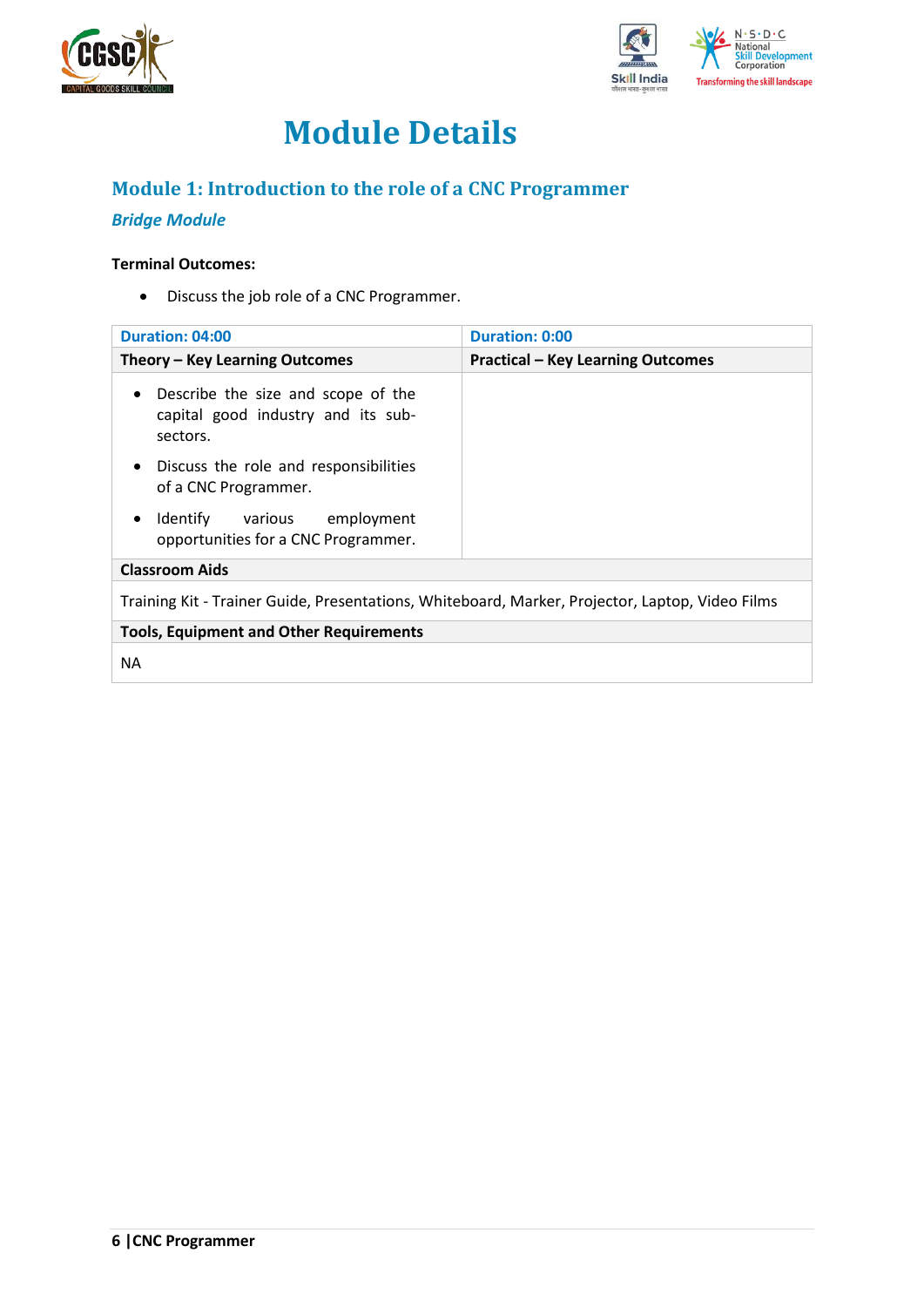



## <span id="page-6-0"></span>**Module 2: Health and safety Practices** *Mapped to CSC/N1335 v2.0*

#### **Terminal Outcomes:**

- Demonstrate ways to maintain personal health and safety.
- Describe the process of assisting in hazard management.
- Explain how to check the first aid box, firefighting and safety equipment.
- Describe the process of assisting in waste management.
- Explain the importance of following the fire safety guidelines.
- Explain the importance of following the emergency and first-aid procedures.
- Demonstrate the process of carrying out relevant documentation and review.

| <b>Duration: 20:00</b>                                                                                                                                                                      | Duration: 60:00                                                                                                                                                               |  |  |
|---------------------------------------------------------------------------------------------------------------------------------------------------------------------------------------------|-------------------------------------------------------------------------------------------------------------------------------------------------------------------------------|--|--|
| Theory - Key Learning Outcomes                                                                                                                                                              | <b>Practical - Key Learning Outcomes</b>                                                                                                                                      |  |  |
| Explain the recommended practices<br>$\bullet$<br>to be followed to ensure protection<br>from infections and transmission to<br>others, such as the use of hand<br>sanitizer and face mask. | Demonstrate the use of appropriate<br>$\bullet$<br>Personal Protective Equipment (PPE)<br>relevant to the task and work<br>conditions.<br>Demonstrate<br>handle<br>how<br>to  |  |  |
| Explain the importance and process<br>of checking the work conditions,<br>assessing the potential health and<br>safety risks, and take appropriate<br>measures to mitigate them.            | hazardous materials safely.<br>Demonstrate the process of testing<br>$\bullet$<br>the firefighting and various safety<br>equipment to ensure they are in<br>usable condition. |  |  |
| Explain the importance and process<br>of selecting and using the appropriate<br>PPE relevant to the task and work<br>conditions.                                                            | Demonstrate the process of recycling<br>and disposing different types of<br>waste appropriately.                                                                              |  |  |
| Explain the<br>recommended<br>techniques to be followed while<br>lifting and moving heavy objects to<br>avoid injury.                                                                       | Demonstrate<br>how<br>to<br>use<br>the<br>appropriate type of fire extinguisher<br>to extinguish different types of fires<br>safely.                                          |  |  |
| Explain the importance of following<br>the manufacturer's instructions and<br>workplace safety guidelines while<br>working on heavy machinery, tools                                        | administer<br>Demonstrate how<br>to<br>appropriate first aid to the injured<br>personnel.<br>Demonstrate<br>the<br>οf<br>process                                              |  |  |
| and equipment.<br>Explain the importance and process<br>of identifying existing and potential<br>hazards at work.                                                                           | Cardiopulmonary<br>performing<br>Resuscitation (CPR) on a potential<br>victim of cardiac arrest.<br>Demonstrate the process of carrying                                       |  |  |
| Describe the process of assessing the<br>potential risks and injuries associated<br>with the various hazards.                                                                               | appropriate<br>documentation<br>out<br>following a health and safety incident<br>at work, including all the required<br>information.                                          |  |  |
| Explain how to prevent or minimise<br>different types of hazards.                                                                                                                           |                                                                                                                                                                               |  |  |
| Explain how to handle and store                                                                                                                                                             |                                                                                                                                                                               |  |  |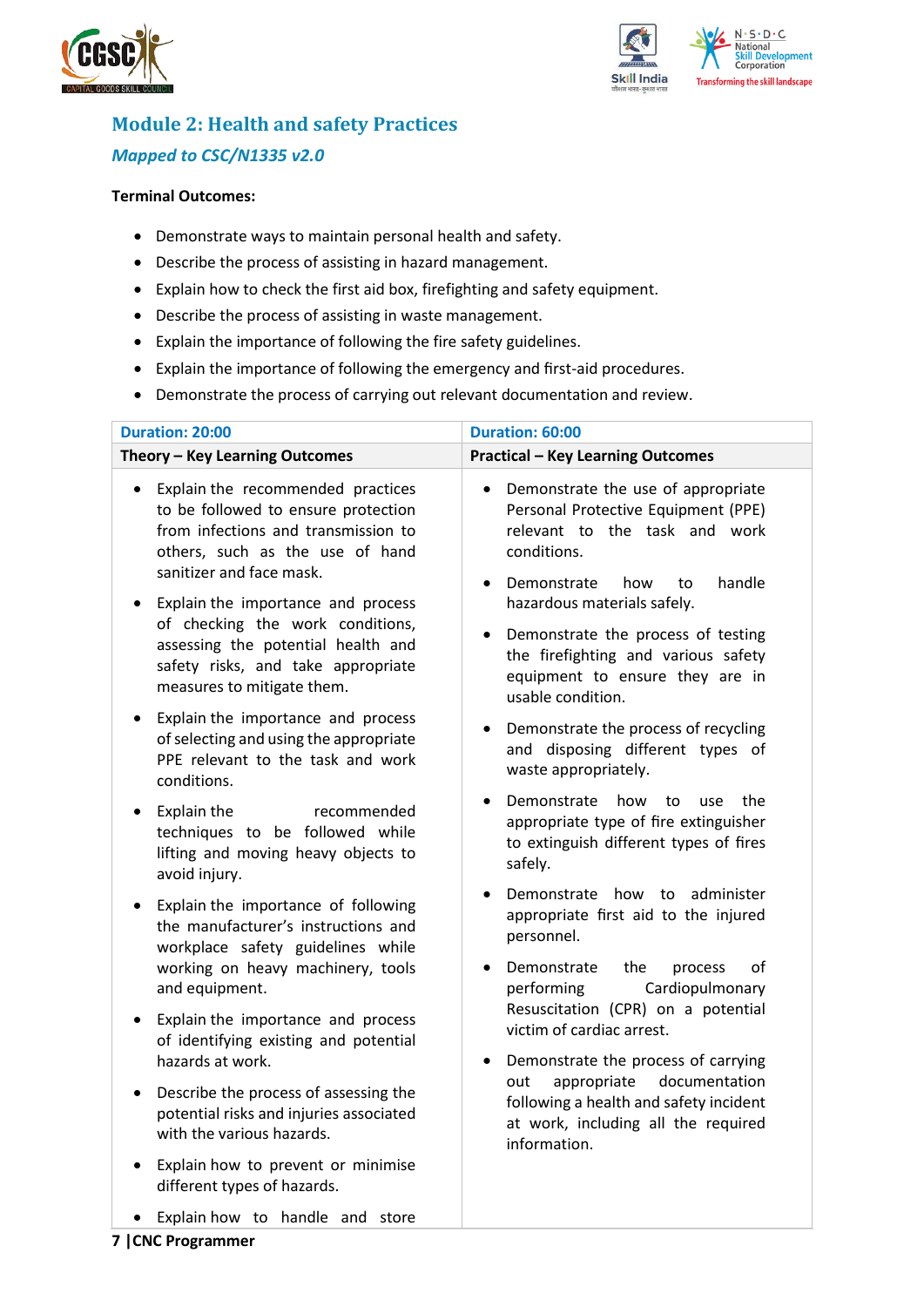



 $N.5.0.6$ **National** relopment **Corporation Transforming the skill landscape** 

hazardous materials safely.

- Explain the importance of ensuring the first aid box is updated with the relevant first aid supplies.
- Describe the process of checking and testing the firefighting and various safety equipment to ensure they are in a usable condition.
- Explain the criteria for segregating waste into appropriate categories.
- Describe the appropriate methods for recycling the recyclable waste.
- Describe the process of disposing of the non-recyclable waste safely and the applicable regulations.
- Explain the use of different types of fire extinguishers to extinguish different types of fires.
- State the recommended practices to be followed for a safe rescue during a fire emergency.
- Explain how to request assistance from the fire department to extinguish a serious fire.
- Explain the appropriate practices to be followed during workplace emergencies to ensure safety and minimise loss to organisational property.
- State the common health and safety hazards present in a work environment, associated risks, and how to mitigate them.
- State the safe working practices to be followed while working at various hazardous sites and using electrical equipment.
- Explain the importance of ensuring easy access to firefighting and safety equipment.
- Explain the appropriate preventative and remedial actions to be taken in the case of exposure to toxic materials, such as poisonous chemicals and gases.
- Explain various causes of fire in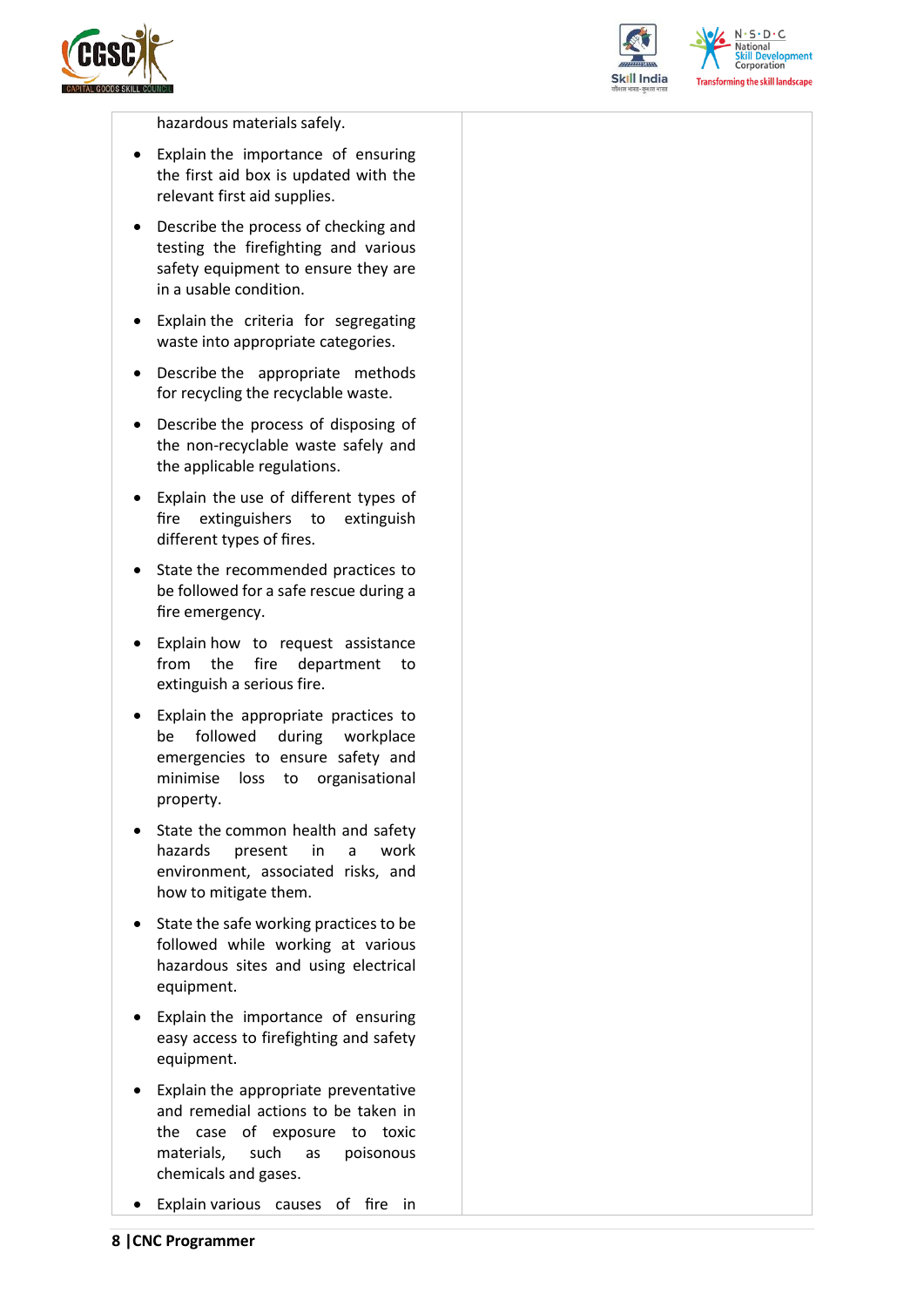



 $N.5.0.6$ National **Skill Development**<br>Corporation **Transforming the skill landscape** 

different work environments and the recommended precautions to be taken to prevent fire accidents.

- Describe different methods of extinguishing fire.
- List different materials used for extinguishing fire.
- Explain the applicable rescue techniques to be followed during a fire emergency.
- Explain the importance of placing safety signs and instructions at strategic locations in a workplace and following them.
- Explain different types of first aid treatment to be provided for different types of injuries.
- State the potential injuries associated with incorrect manual handling.
- Explain how to move an injured person safely.
- State various hazards associated with the use of various machinery, tools, implements, equipment and materials.
- Explain the importance of ensuring no obstruction and free access to fire exits.
- Explain how to free a person from electrocution safely.
- Explain how to administer appropriate first aid to an injured person.
- Explain how to perform Cardiopulmonary Resuscitation (CPR).
- Explain the importance of coordinating with the emergency services to request urgent medical assistance for persons requiring professional medical attention or hospitalisation.
- State the appropriate documentation to be carried out following a health and safety incident at work, and the relevant information to be included.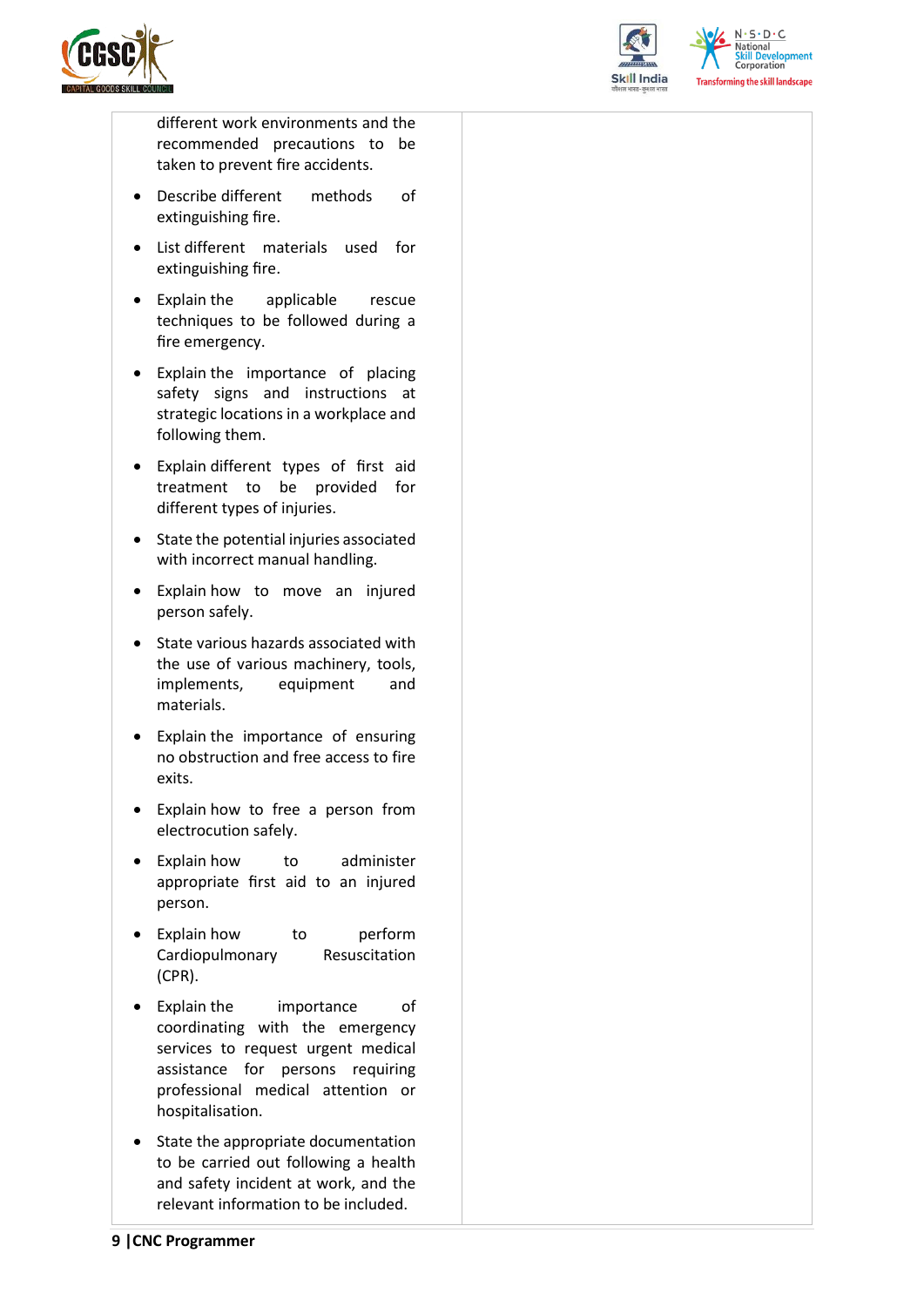



- Explain the importance and process of reviewing the health and safety conditions at work regularly or following an incident.
- Explain the importance and process of implementing appropriate changes to improve the health and safety conditions at work.

#### **Classroom Aids**

Computer, Projection Equipment, PowerPoint Presentation and Software, Facilitator's Guide, Participant's Handbook.

**Tools, Equipment and Other Requirements** 

Personal Protective Equipment, Cleaning Equipment and Materials, Sanitizer, Soap, Mask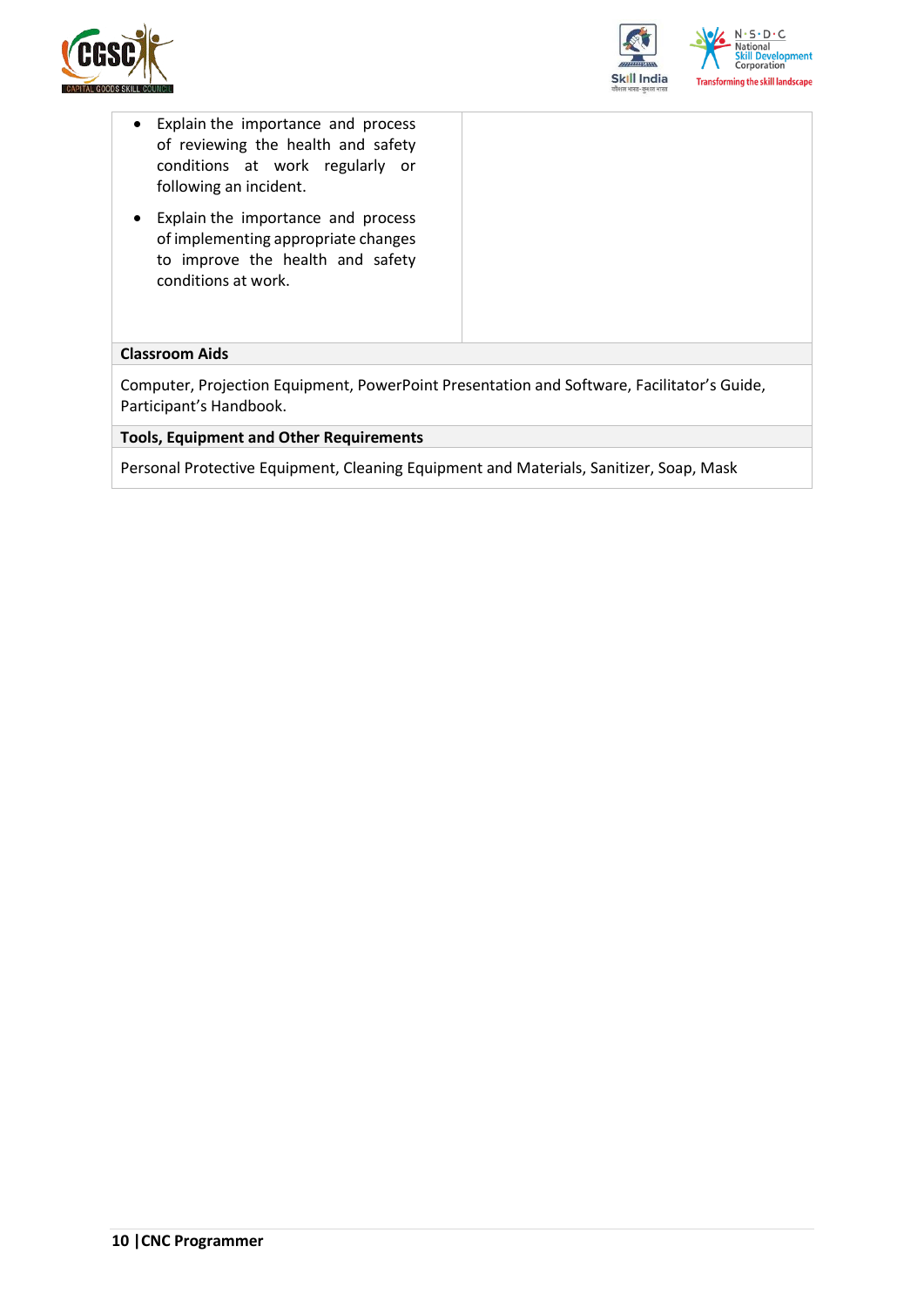



## <span id="page-10-0"></span>**Module 3: Process of Coordinating with co-workers to achieve work efficiency**

### *Mapped to NOS CSC/N1336 v2.0*

#### **Terminal Outcomes:**

- Demonstrate ways to Work and communicate effectively with co-workers.
- Discuss ways to promote diversity and inclusion at the workplace.

| <b>Duration: 20:00</b>                                                                                                                                                                                 | Duration: 60:00                                                                                                                                                                                                        |  |  |
|--------------------------------------------------------------------------------------------------------------------------------------------------------------------------------------------------------|------------------------------------------------------------------------------------------------------------------------------------------------------------------------------------------------------------------------|--|--|
| Theory - Key Learning Outcomes                                                                                                                                                                         | <b>Practical - Key Learning Outcomes</b>                                                                                                                                                                               |  |  |
| Explain the importance and process<br>٠<br>of effective communication in the<br>workplace.<br>Explain the<br>barriers to effective<br>$\bullet$<br>communication<br>and<br>how<br>to<br>overcome them. | Demonstrate<br>the<br>of<br>process<br>$\bullet$<br>preparing the relevant documents<br>and reports as per the supervisor's<br>instructions, providing appropriate<br>information<br>clearly<br>and<br>systematically. |  |  |
| Explain the importance of teamwork<br>$\bullet$<br>in an organisation's and individual's<br>success.                                                                                                   | Demonstrate how to mentor and<br>assist subordinates in the execution<br>of their work responsibilities.                                                                                                               |  |  |
| Explain the importance of active<br>$\bullet$<br>listening in the work environment.                                                                                                                    | Demonstrate the process of using<br>efficiently<br>various<br>resources<br>to<br>utilisation and<br>ensure maximum                                                                                                     |  |  |
| State the appropriate techniques to<br>$\bullet$<br>be followed for active listening.                                                                                                                  | minimum wastage.<br>Demonstrate how to communicate                                                                                                                                                                     |  |  |
| Explain the importance of tone and<br>٠<br>pitch ineffective communication.                                                                                                                            | clearly and<br>politely to<br>ensure<br>effective communication with co-                                                                                                                                               |  |  |
| Explain the importance of avoiding<br>٠<br>casual expletives and unpleasant<br>while<br>communicating<br>terms<br>professional circles.                                                                | workers.<br>Demonstrate appropriate verbal and<br>non-verbal communication that is<br>respectful of genders and disability.                                                                                            |  |  |
| Explain the<br>οf<br>importance<br>٠<br>maintaining discipline and ethical<br>behaviour at work.                                                                                                       |                                                                                                                                                                                                                        |  |  |
| State the<br>for<br>common<br>reasons<br>$\bullet$<br>interpersonal conflict and how to<br>resolve them.                                                                                               |                                                                                                                                                                                                                        |  |  |
| Explain the importance of developing<br>effective working relationships for<br>professional success.                                                                                                   |                                                                                                                                                                                                                        |  |  |
| Describe the process of expressing<br>addressing<br>and<br>grievances<br>appropriately and effectively.                                                                                                |                                                                                                                                                                                                                        |  |  |
| Explain the importance and process<br>of planning daily tasks to ensure their<br>timely completion and efficient use of                                                                                |                                                                                                                                                                                                                        |  |  |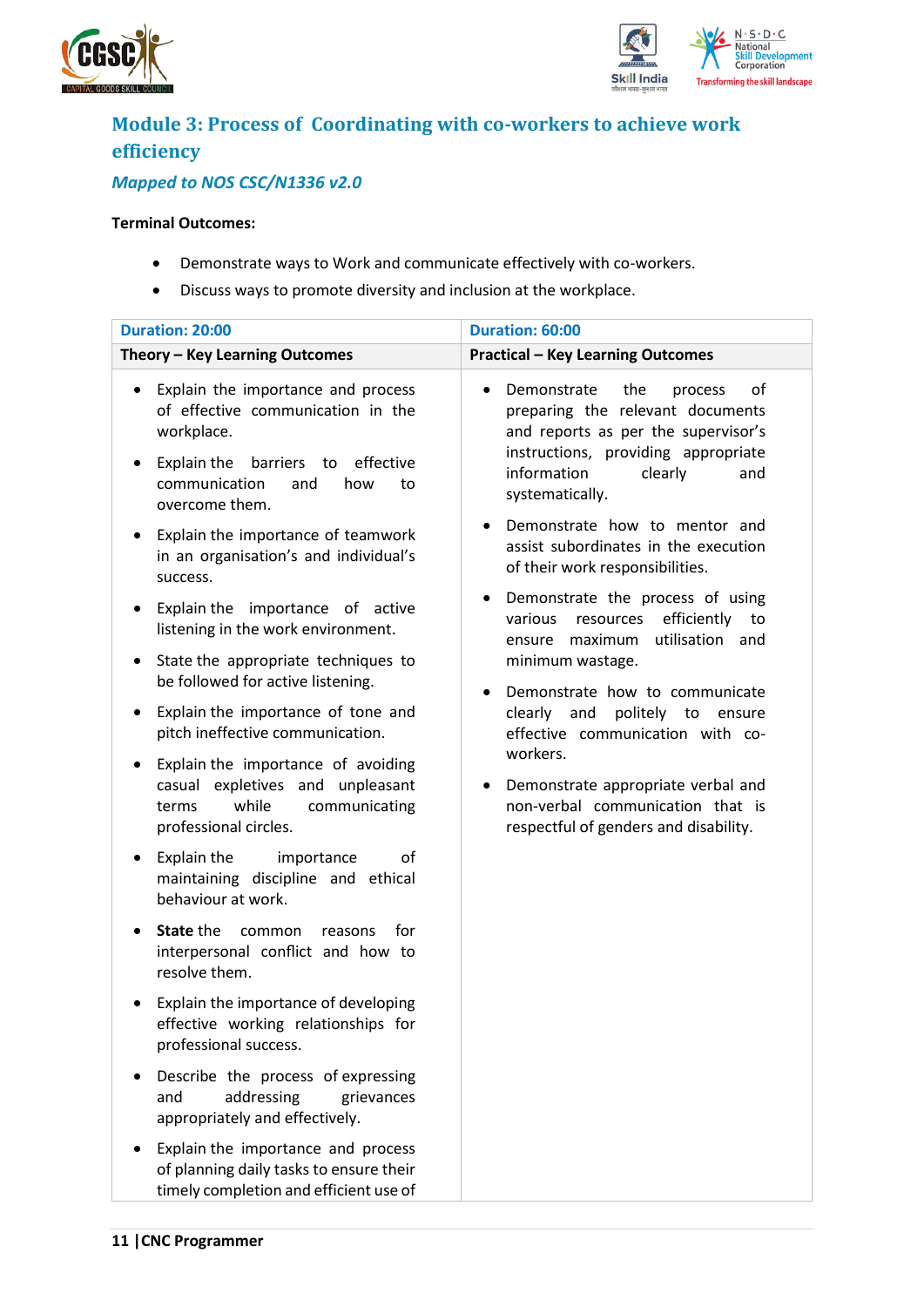



 $N.5.0.6$ **National Skill Development**<br>Corporation **Transforming the skill landscape** 

#### time.

- Explain the importance of adhering to the limits of authority at work.
- Explain the importance of following the applicable quality standards and timescales at work.
- Explain the importance of coordinating with co-workers to achieve the work objectives efficiently.
- Explain the relevant documentation requirements.
- Explain the importance of providing appropriate information clearly and systematically in work documents.
- State the escalation matrix to be followed to deal with out of authority tasks and concerns.
- Explain the importance and process of mentoring and assisting subordinates in the execution of their work responsibilities.
- Explain how to identify possible disruptions to work prevent them.
- Explain how to use various resources efficiently to ensure maximum utilisation and minimum wastage.
- Explain the recommended practices to be followed at work to avoid and resolve conflicts at work.
- Explain the importance and process of efficient and timely dissemination of information to the authorised personnel.
- Explain the procedure to report inappropriate behaviour e.g., harassment.

#### **Classroom Aids:**

Training Kit (Trainer Guide, Presentations). Whiteboard, Marker, Projector, Laptop

#### **Tools, Equipment and Other Requirements**

NA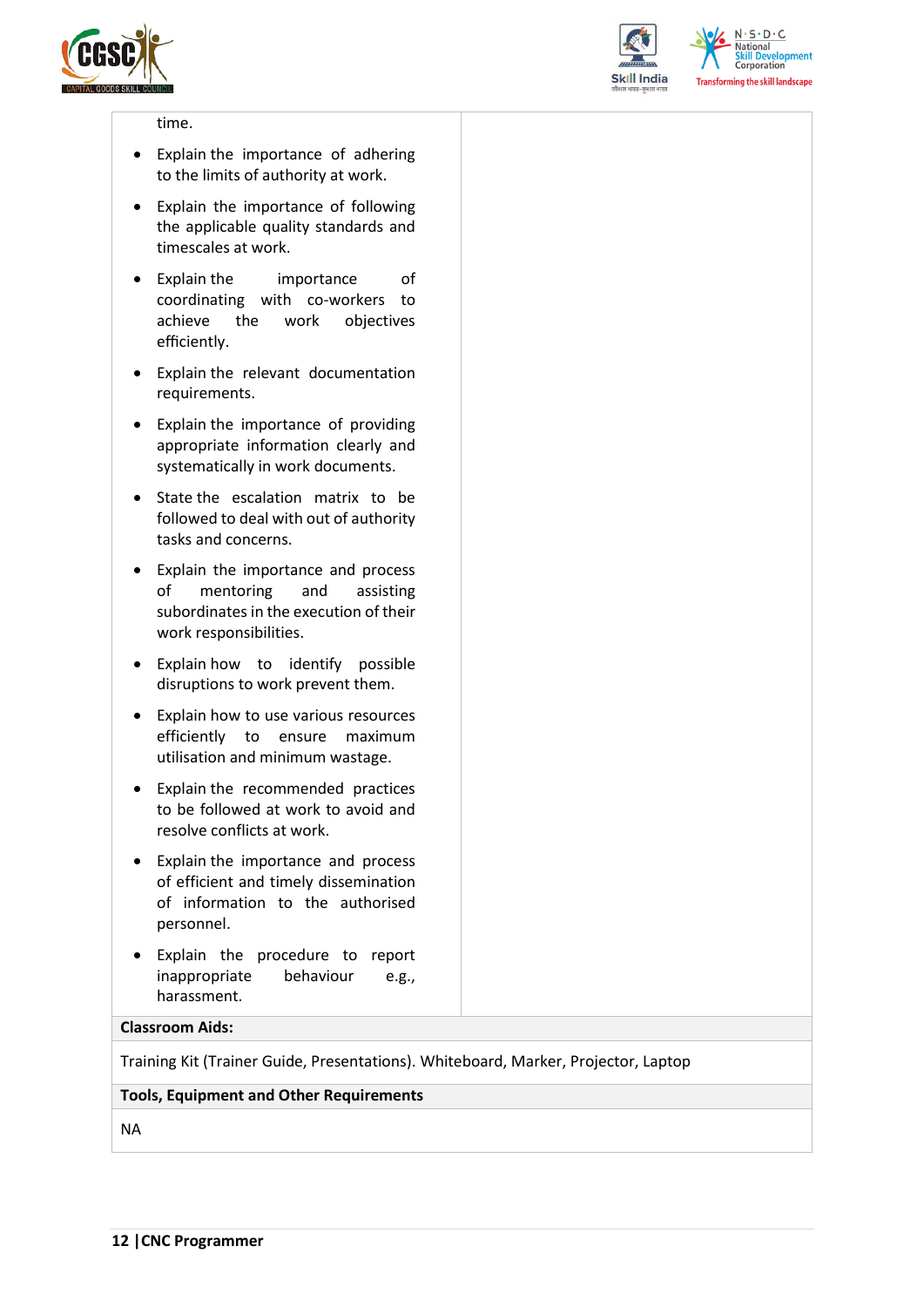



### <span id="page-12-0"></span>**Module 4: Process of programming Computer Numerically Controlled (CNC) machines** *Mapped to CSC/N0401 v2.0*

#### **Terminal Outcomes:**

- Describe the process of preparing for programming the CNC machine for production.
- Demonstrate the process of carrying out programming for CNC machine.
- Demonstrate the process of testing and proving the program on the CNC machine.
- Demonstrate various practices for effective resource optimisation.

| Duration: 40:00                                                                                                                                                                                                              | <b>Duration: 106:00</b>                                                                                                                                                                                                                                                          |  |  |
|------------------------------------------------------------------------------------------------------------------------------------------------------------------------------------------------------------------------------|----------------------------------------------------------------------------------------------------------------------------------------------------------------------------------------------------------------------------------------------------------------------------------|--|--|
| Theory - Key Learning Outcomes                                                                                                                                                                                               | <b>Practical - Key Learning Outcomes</b>                                                                                                                                                                                                                                         |  |  |
| Explain the applicable specific safe<br>$\bullet$<br>working practices to be followed.<br>Describe the<br><b>CNC</b><br>programming<br>$\bullet$<br>environmental<br>procedures<br>and<br>regulations that must be observed. | Demonstrate the use of reference<br>$\bullet$<br>charts, engineering drawings, tables<br>graphs<br>to<br>get<br>relevant<br>and<br>information such as tapping sizes and<br>threads, cutting parameters, feeds,<br>speed, depth of cut, machining                                |  |  |
| Explain the use of the appropriate<br>٠<br>reference manuals and programming<br>codes to suit the machine controller.<br>Explain the importance of using the<br>٠<br>correct and updated version of the<br>program.          | tolerances, etc.<br>Demonstrate<br>of<br>the<br>process<br>$\bullet$<br>conducting the preliminary checks to<br>determine the readiness of the<br>program so that the CNC machine<br>operates correctly.                                                                         |  |  |
| Explain the importance of entering<br>٠<br>the tool and work offsets correctly.<br>Explain how to ensure that the<br>٠<br>program does not result in tool<br>collision with the workpiece or work<br>holding devices.        | Show how to create the CNC program<br>$\bullet$<br>with commands for tool motions,<br>miscellaneous<br>spindle<br>motions,<br>functions and tool change, in syntax<br>corresponding to the machine and<br>control<br>system<br>which<br>the<br>on<br>component will be machined. |  |  |
| Explain the importance of clamping<br>٠<br>the workpiece and tools firmly.<br>Explain the importance of using the<br>٠<br>correct control program and ensuring<br>it is correctly loaded into the machine<br>controller.     | Show how to use subprograms and<br>$\bullet$<br>canned cycles to reduce program size<br>and input time, and prevent memory<br>overflow on the machine.<br>Demonstrate how to transfer the<br>$\bullet$<br>program to the machine by entering                                     |  |  |
| State the hazards associated with<br>$\bullet$<br>carrying<br>the<br>machining<br>out<br>operations on a CNC machine and<br>how to minimize them.<br>List the appropriate PPE to be used<br>during machining operations.     | it in the console or transmitting it<br>through a wired link or a data transfer<br>device.<br>Demonstrate the process of carrying<br>out relevant documentation as per<br>the organisational policy.                                                                             |  |  |
| safety<br>State the<br>mechanism<br>on<br>$\bullet$<br>various machines and how to check if<br>they are functioning correctly.<br>Explain common terminology used in                                                         | Demnstrate how to measure tool and<br>$\bullet$<br>work offset data i.e. X and Z offsets<br>for lathes; and work offsets, length<br>offsets and tool radius for machining                                                                                                        |  |  |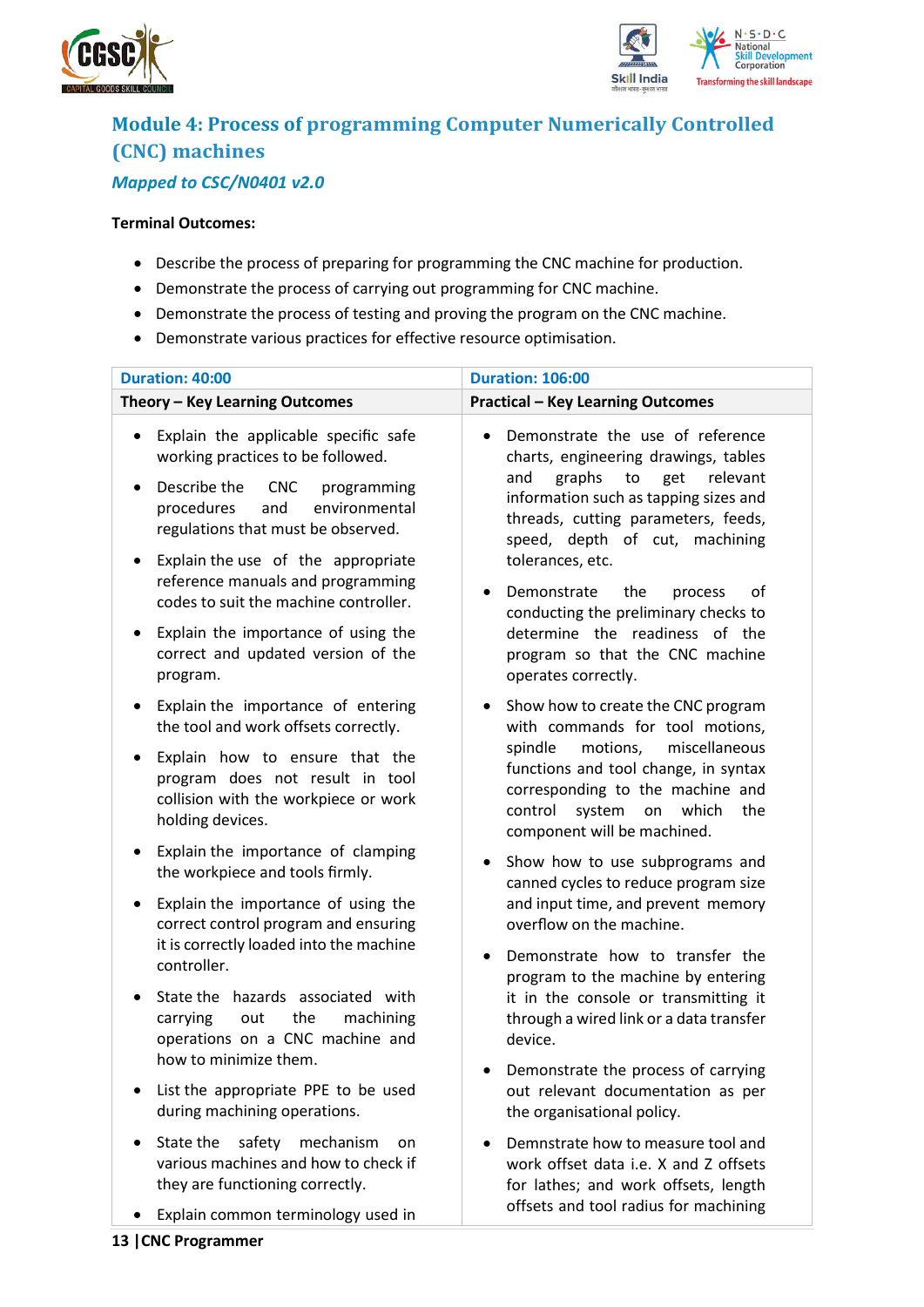



CNC programming.

- Explain various features of CNC programs.
- Explain the criteria for selecting the CNC strategies based on material, fixturing, holding and clamping force.
- Explain the factors to be considered while selecting tungsten carbide for use, such as hardness of the component material; machinability characteristics of the material; tolerances to be achieved; etc.
- Explain the importance of selecting tools based on material, finish required and tolerances achieved.
- Explain the importance of cutter engagement and exit.
- Explain the relevant factors affecting the tool life.
- Explain the importance and effect of the depth of cut, Revolutions Per Minute (RPM) and feed.
- Explain how to read and interpret first and third angle component drawings.
- Explain how to extract information from engineering drawings or data and related specifications.
- Explain how to use the function keys and user interface of the machine control system.
- Explain how to determine the entry of work, tool offsets, tool wear data.
- Explain the features and working parts of the CNC machine, and the appropriate accessories used with it.
- Explain the importance of following specified machining sequences and procedures.
- Explain the importance of ensuring the suitability of workpieces/materials and consumables for the specified job and related procedures.
- Explain the importance and process to be followed to ensure that tools

#### centres.

- Show how to enter work offset and tool data on the machine X and Z offsets, tool orientation and nose radius for lathes; length offsets and tool radius for machining centres.
- Show how to edit the program and adjust tool and wear offsets to correct any dimensional errors on the part.
- Demonstrate the process of replace the worn-out tools and indexable inserts, whenever required.
- Demonstrate how to prepare and verify all technical documents for CNC programs.
- Demonstrate the process of performing the appropriate quality assurance tests to ensure the final product meets the design specifications.
- Demonstrate various practices to optimise the usage of various resources such as water and electricity.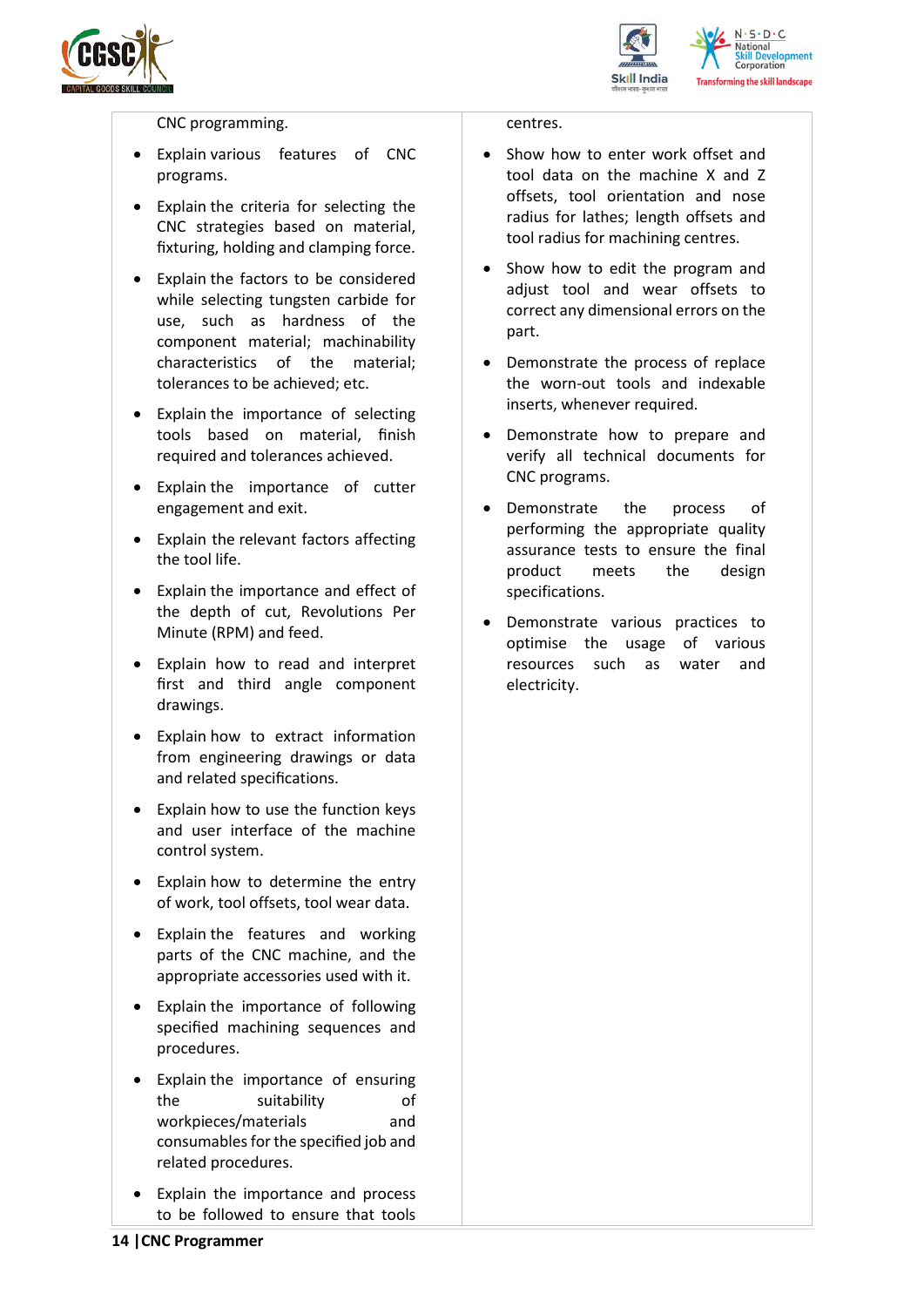



and equipment are in a safe and usable condition.

- Explain how to perform various CNC operations, and the use of relevant equipment.
- Describe the method of setting the workholding devices.
- Explain the use of various tool holding devices.
- Describe the method of correctly mounting and securing the cutting tools to the tool holders.
- Explain how to set the machine controller in the program and editing mode, and enter or download the prepared program.
- Explain the use of automatic tool changers, pallet changers, rotary tables and part autoloaders.
- Explain how to position and identify the tools in relation to the operating program.
- State the relevant error messages and the appropriate actions to be taken to deal with them.
- Explain the importance and process of proving the program.
- Explain the importance of selecting the correct proving tools.
- Explain the importance and process of storing programs on appropriate storage devices safely and correctly, and protecting them from contaminants and electromagnetic sources.
- Describe the applicable quality control procedures and the use of relevant equipment.
- Explain the importance of identifying and resolving problems promptly.
- Explain the importance of writing programs that are easily editable or correctable by the next person.
- Describe the appropriate methods for the checking quality of shaped components against the required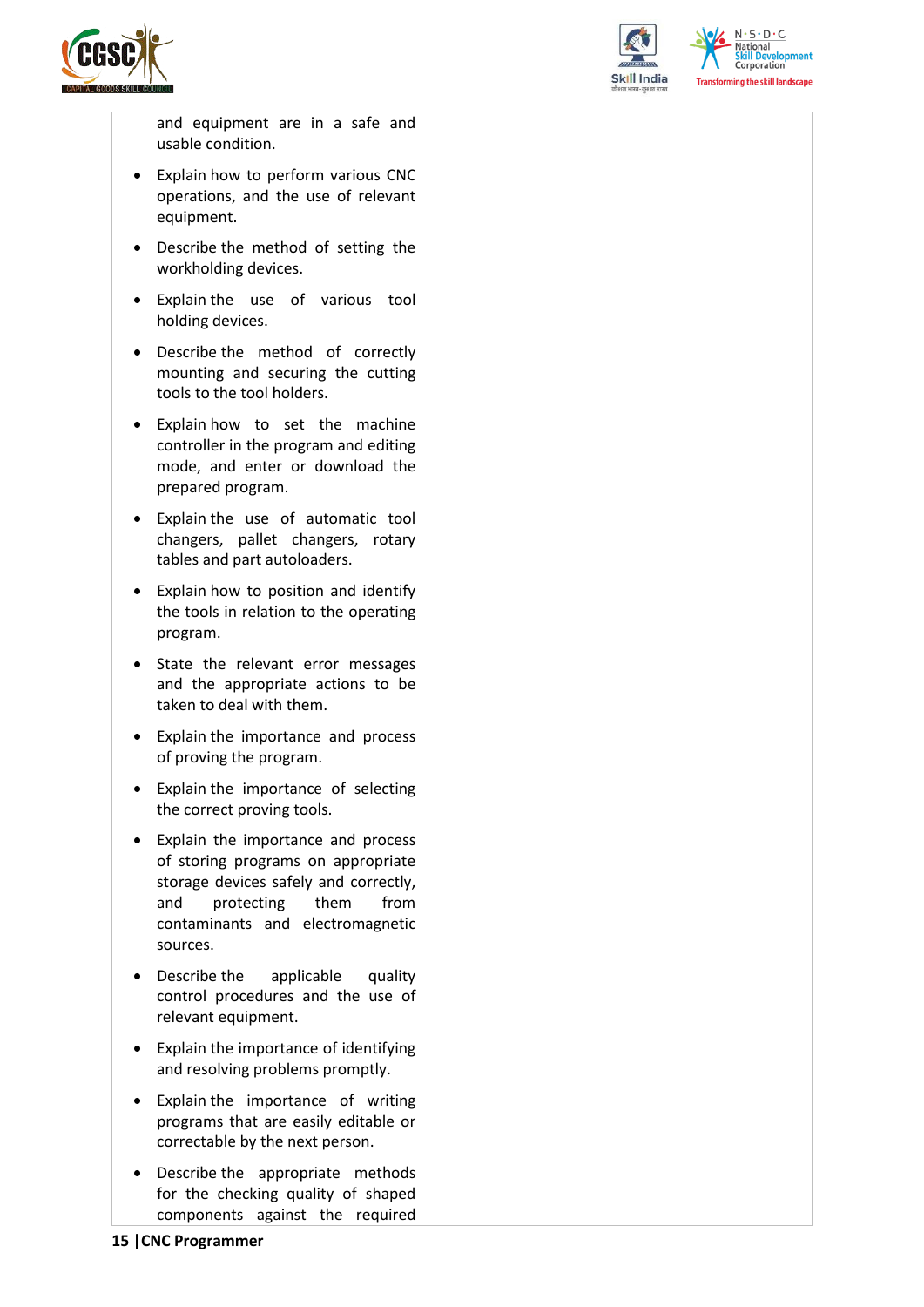



 $N.5.0.6$ **Skill Development**<br>Corporation **Transforming the skill landscape** 

#### quality standards.

- Explain how to determine the production cost, machine hour rate, raw material cost, tool cost, coolant cost, overheads, cycle time, idle time, cost of machine idling, part rejection cost.
- Explain the criteria for selecting cutting tools, tool materials, chip breaker geometry, cutting parameters from tool catalogues, and coolant.
- Explain the relationship between surface finish, tool nose radius and feed rate.
- State the impact of depth of cut on chatter, surface finish.
- List various materials used in common engineering applications.
- Explain how to identify various materials by their physical properties.
- Explain the benefits of resource optimisation.

#### **Classroom Aids**

Training Kit (Trainer Guide, Presentations). Whiteboard, Marker, Projector, Laptop

#### **Tools, Equipment and Other Requirements**

(2-Axis CNC Machine, 3-Axis Machining Centers (VMC, HMC), > 3 Axes Machining Centers (3.5/4/5 Axes) , Measuring Tools , Hand Tools , Power Tools , PPE , Drawing Tools , GD&T , Etc.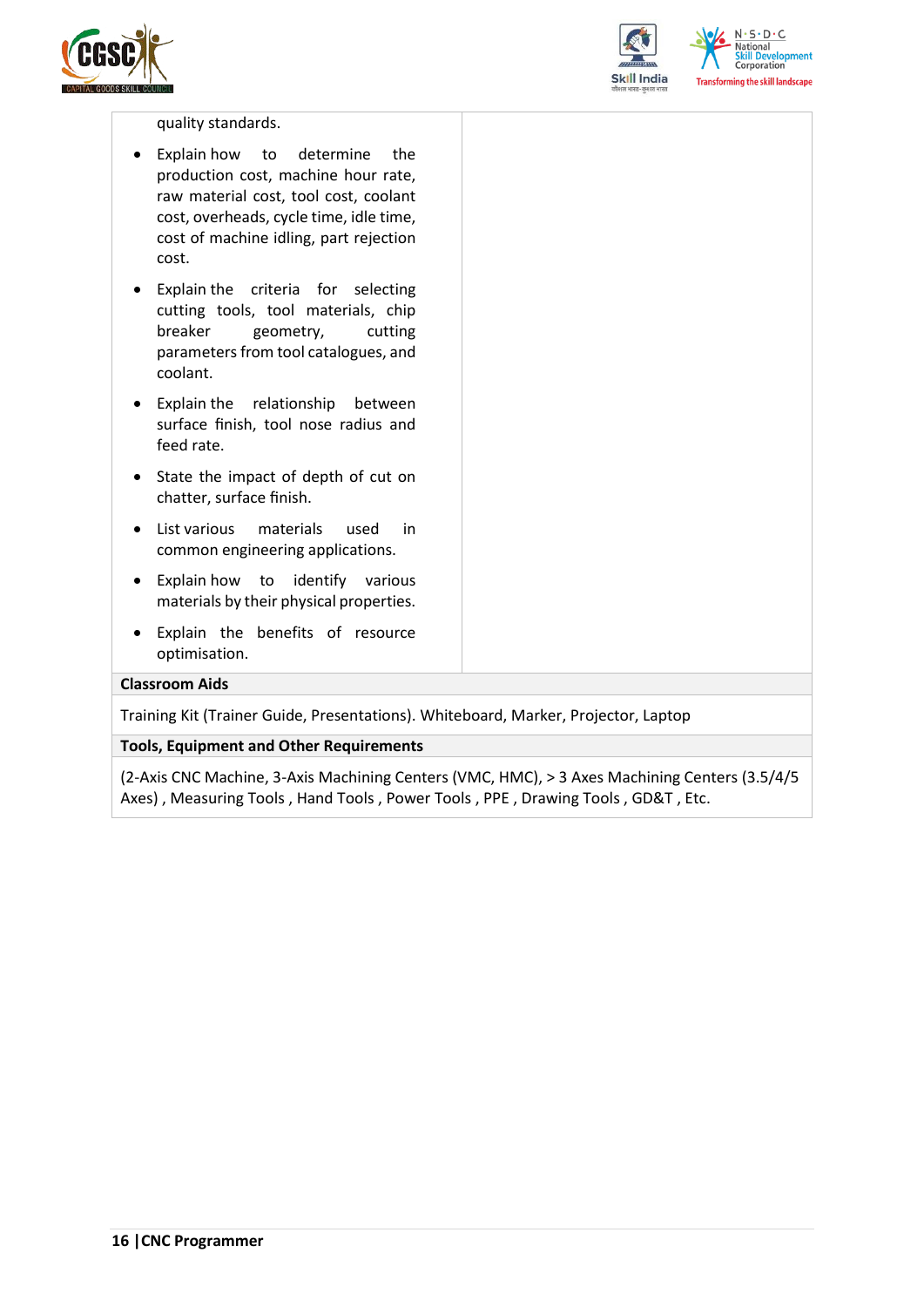



### <span id="page-16-0"></span>**Module 5: Process of Assist in process improvements and machine maintenance** *Mapped to CSC/N v1.0*

#### **Terminal Outcomes:**

• Describe the process of assisting in process improvements and machine maintenance.

| Duration: 66:00                                                                                                                                                                                                                                                                                                                                                                                                                                                                                                                                                                                                                                                                                                             | <b>Duration: 104:00</b>                                                                                                                                                                                                                                                                                                                                                                                                                                                    |  |  |  |
|-----------------------------------------------------------------------------------------------------------------------------------------------------------------------------------------------------------------------------------------------------------------------------------------------------------------------------------------------------------------------------------------------------------------------------------------------------------------------------------------------------------------------------------------------------------------------------------------------------------------------------------------------------------------------------------------------------------------------------|----------------------------------------------------------------------------------------------------------------------------------------------------------------------------------------------------------------------------------------------------------------------------------------------------------------------------------------------------------------------------------------------------------------------------------------------------------------------------|--|--|--|
| Theory - Key Learning Outcomes                                                                                                                                                                                                                                                                                                                                                                                                                                                                                                                                                                                                                                                                                              | <b>Practical - Key Learning Outcomes</b>                                                                                                                                                                                                                                                                                                                                                                                                                                   |  |  |  |
| the<br>Explain<br>of<br>importance<br>$\bullet$<br>coordinating with engineering and<br>supervisory<br>personnel<br>to<br>troubleshoot and resolve design,<br>equipment and operating difficulties.<br>Explain how to ensure optimal use of<br>٠<br>materials in various applications.<br>Explain the importance and process<br>$\bullet$<br>of checking all designs to find<br>appropriate solutions to reduce<br>manufacturing cost and time.<br>Desribe the process of monitoring the<br>$\bullet$<br>CNC programs to ensure accuracy of<br>all instructions through comparison<br>with original blueprints.<br>Describe the process of designing<br>٠<br>new programs for all production<br>machines to ensure quality. | Demonstrate how to design new<br>$\bullet$<br>programs for all production machines<br>to ensure quality.<br>Demonstrate how to design program<br>$\bullet$<br>network to increase the efficiency of<br>all programs.<br>Demonstrate<br>the<br>οf<br>process<br>$\bullet$<br>performing basic troubleshooting<br>when a machine malfunctions.<br>Demonstrate the process of carrying<br>$\bullet$<br>out various maintenance activities<br>such as cleaning and sharpening. |  |  |  |
| Describe the process of designing a<br>$\bullet$<br>program network to increase the<br>efficiency of all programs.<br>Desribe the process of developing<br>new processes to reduce the time for<br>CNC programs and resolve any issues<br>encountered with them.                                                                                                                                                                                                                                                                                                                                                                                                                                                            |                                                                                                                                                                                                                                                                                                                                                                                                                                                                            |  |  |  |
| Explain the importance and process<br>of training all operators in the use of<br>new CNC programs and equipment.                                                                                                                                                                                                                                                                                                                                                                                                                                                                                                                                                                                                            |                                                                                                                                                                                                                                                                                                                                                                                                                                                                            |  |  |  |
| Explain the importance of checking<br>machines periodically to<br>ensure<br>calibration<br>appropriate<br>and<br>identifying maintenance needs.                                                                                                                                                                                                                                                                                                                                                                                                                                                                                                                                                                             |                                                                                                                                                                                                                                                                                                                                                                                                                                                                            |  |  |  |
| Explain the importance of replacing<br>the worn-out and damaged parts<br>manufacturer-recommended<br>with<br>authentic parts.                                                                                                                                                                                                                                                                                                                                                                                                                                                                                                                                                                                               |                                                                                                                                                                                                                                                                                                                                                                                                                                                                            |  |  |  |

• Explain the importance of carrying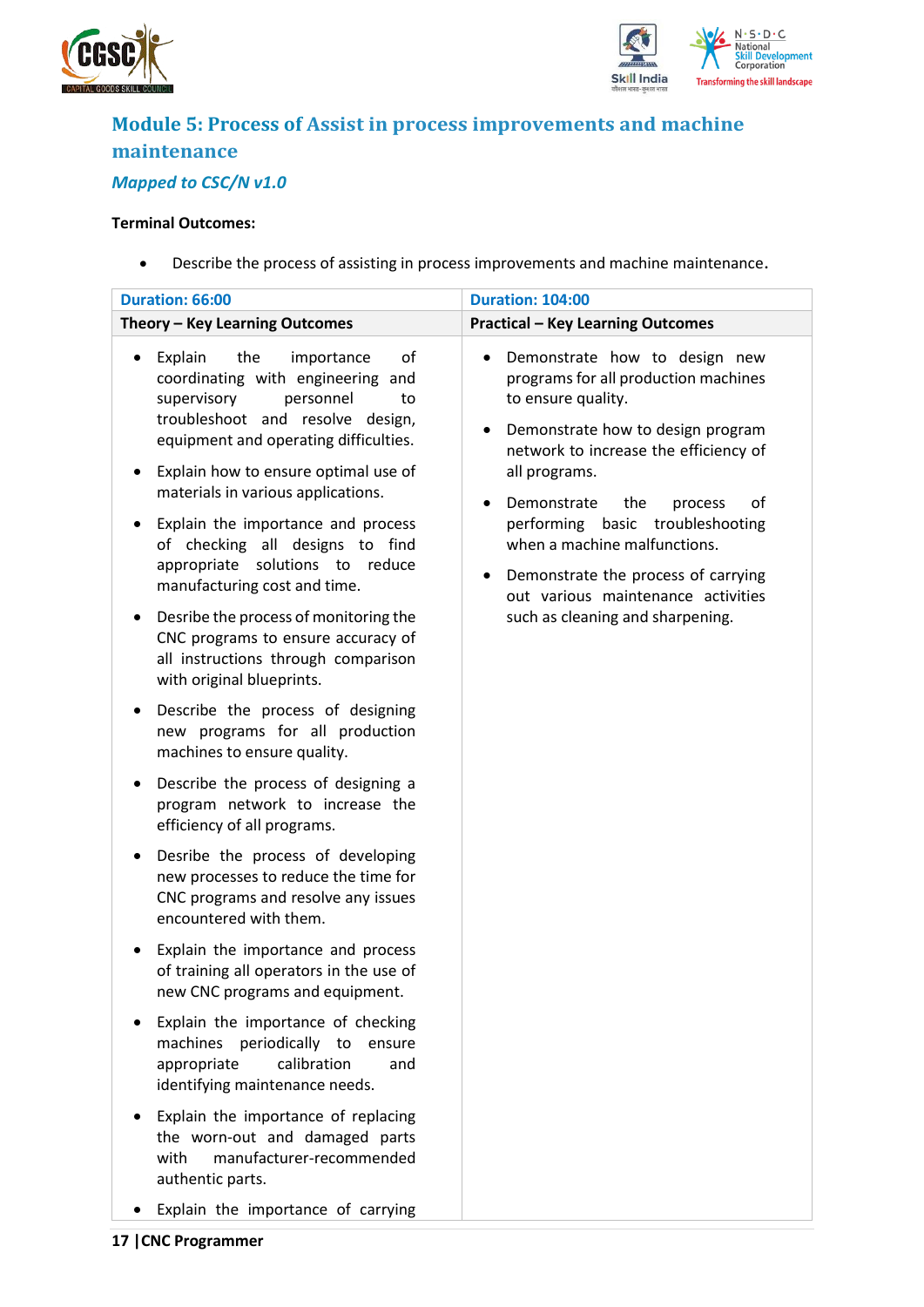



out regular and preventative maintenance as per the relevant maintenance checklists.

• Explain the importance of following the manufacturer's instructions for carrying out various maintenance activities.

#### **Classroom Aids**

Training Kit (Trainer Guide, Presentations). Whiteboard, Marker, Projector, Laptop

#### **Tools, Equipment and Other Requirements**

NA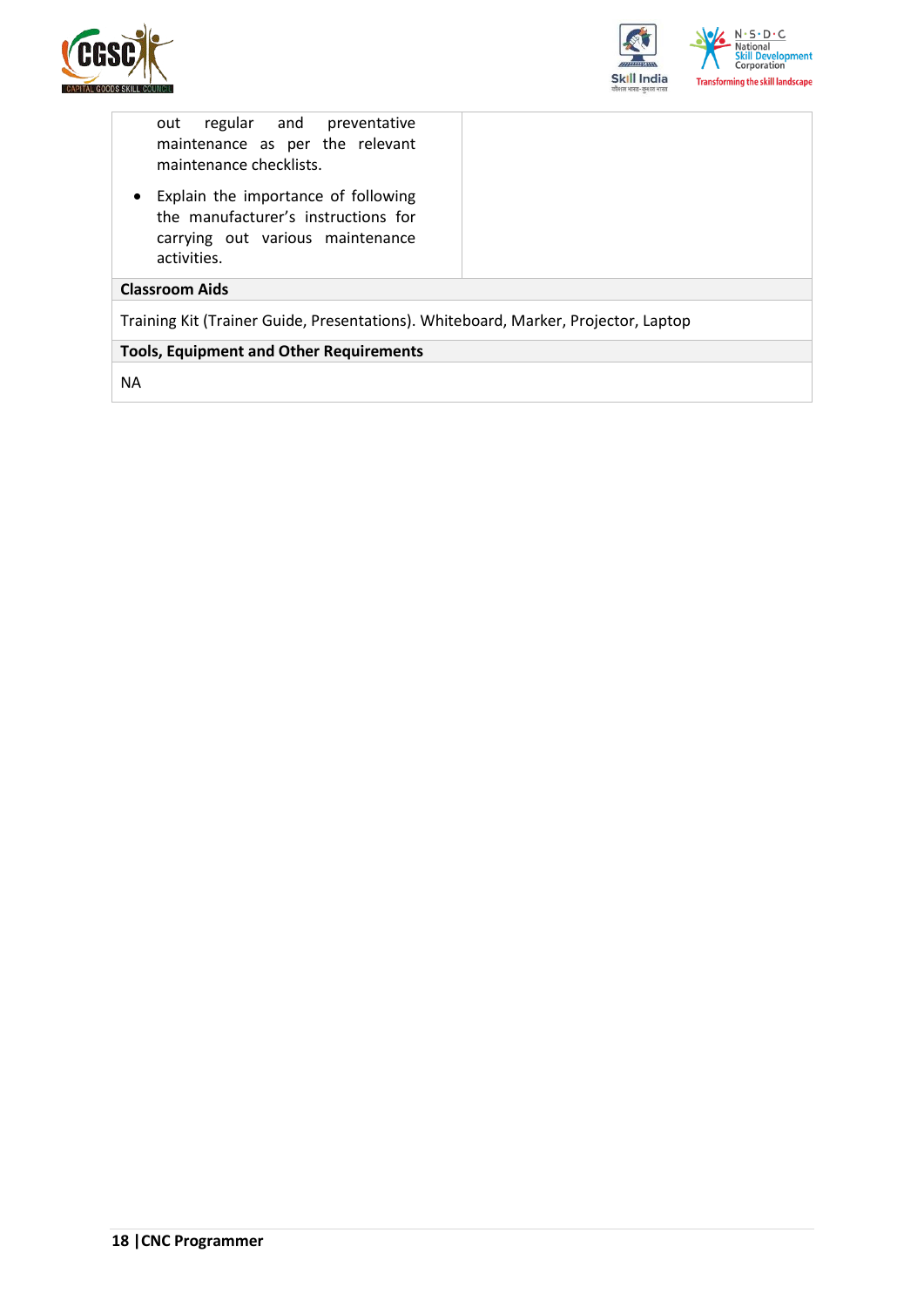



## **Annexure**

## <span id="page-18-1"></span><span id="page-18-0"></span>**Trainer Requirements**

| <b>Trainer Prerequisites</b>                    |                                                    |                                               |                          |                            |                       |                                                                     |  |
|-------------------------------------------------|----------------------------------------------------|-----------------------------------------------|--------------------------|----------------------------|-----------------------|---------------------------------------------------------------------|--|
| Specialization<br><b>Minimum</b><br>Educational |                                                    | <b>Relevant Industry</b><br><b>Experience</b> |                          | <b>Training Experience</b> |                       | <b>Remarks</b>                                                      |  |
| Qualification                                   |                                                    | Years                                         | <b>Specialization</b>    | Years                      | <b>Specialization</b> |                                                                     |  |
| Diploma<br>/Degree                              | Diploma<br>/Degree in<br>Mechanical<br>Engineering | 4                                             | <b>CNC</b><br>Programmer | 0                          |                       | Practical skills and<br>knowledge required<br>in the relevant field |  |

| <b>Trainer Certification</b>                                                                                  |                                                                                                                                                                                          |  |  |  |  |
|---------------------------------------------------------------------------------------------------------------|------------------------------------------------------------------------------------------------------------------------------------------------------------------------------------------|--|--|--|--|
| <b>Domain Certification</b>                                                                                   | <b>Platform Certification</b>                                                                                                                                                            |  |  |  |  |
| Certified for Job Role: "CNC Programmer"<br>mapped to QP: "CSC/Q0401, v1.0". Minimum<br>accepted score is 80% | Recommended that the Trainer is certified for the<br>Job Role: "Trainer", mapped to the Qualification<br>Pack: "MEP/Q0102". Minimum accepted as per<br>respective SSC guidelines is 80%. |  |  |  |  |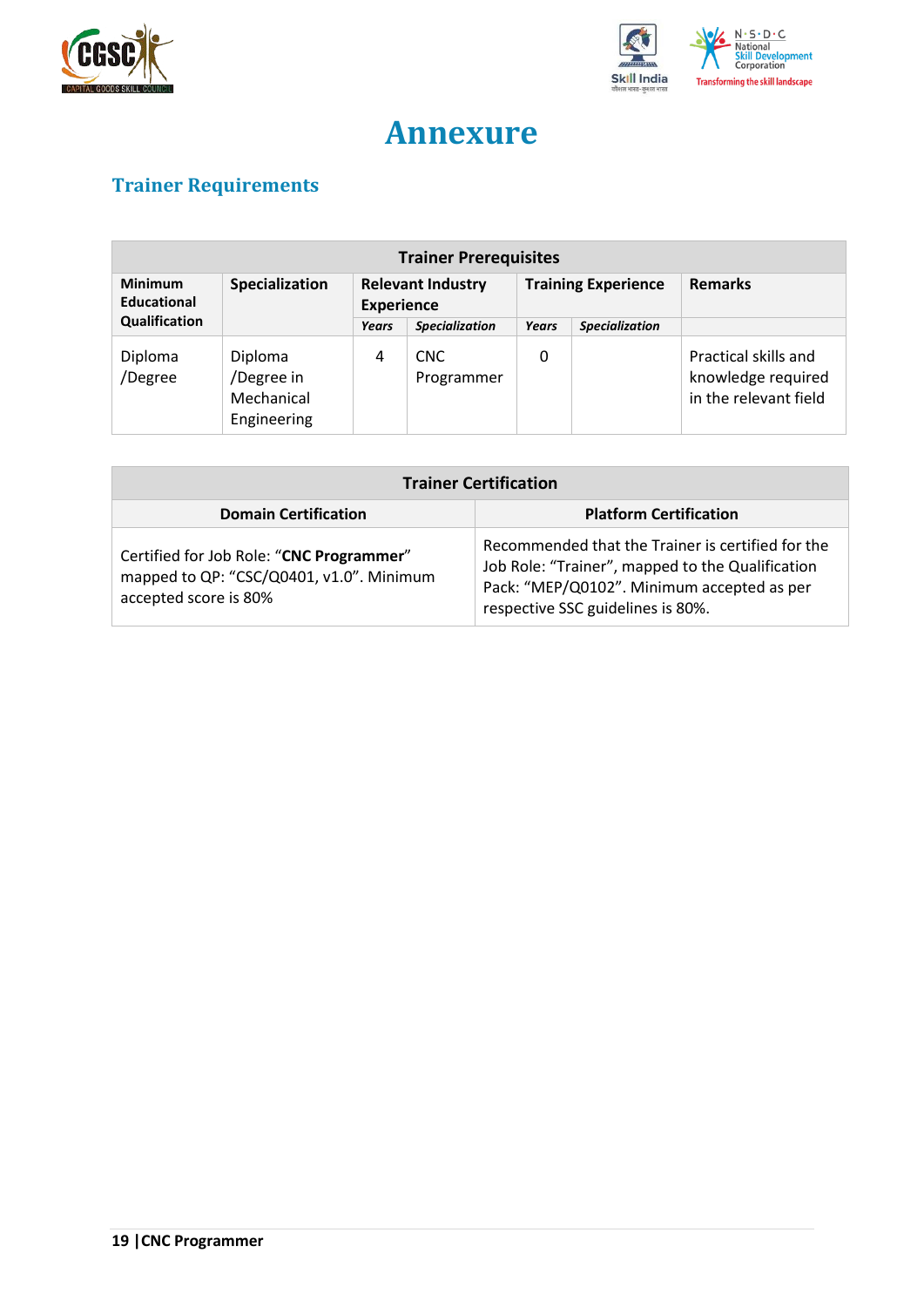



### <span id="page-19-0"></span>**Assessor Requirements**

| <b>Assessor Prerequisites</b>                          |                                                 |                                               |                       |                                                 |                       |                                                                              |  |
|--------------------------------------------------------|-------------------------------------------------|-----------------------------------------------|-----------------------|-------------------------------------------------|-----------------------|------------------------------------------------------------------------------|--|
| <b>Minimum</b><br>Specialization<br><b>Educational</b> |                                                 | <b>Relevant Industry</b><br><b>Experience</b> |                       | <b>Training/Assessment</b><br><b>Experience</b> |                       | <b>Remarks</b>                                                               |  |
| Qualification                                          |                                                 | Years                                         | <b>Specialization</b> | Years                                           | <b>Specialization</b> |                                                                              |  |
| Diploma<br>/Degree                                     | Diploma /Degree<br>in Mechanical<br>Engineering | 4                                             | <b>CNC Programmer</b> | 0                                               |                       | Practical skills<br>and<br>knowledge<br>required in<br>the relevant<br>field |  |

| <b>Assessor Certification</b>                                                                                 |                                                                                                                                 |  |
|---------------------------------------------------------------------------------------------------------------|---------------------------------------------------------------------------------------------------------------------------------|--|
| <b>Domain Certification</b>                                                                                   | <b>Platform Certification</b>                                                                                                   |  |
| Certified for Job Role: "CNC Programmer"<br>mapped to QP: "CSC/Q0401, v1.0". Minimum<br>accepted score is 80% | Certified for the Job Role: "Assessor", mapped<br>to the Qualification Pack: "MEP/Q2701, v1.0", with a<br>minimum score of 80%. |  |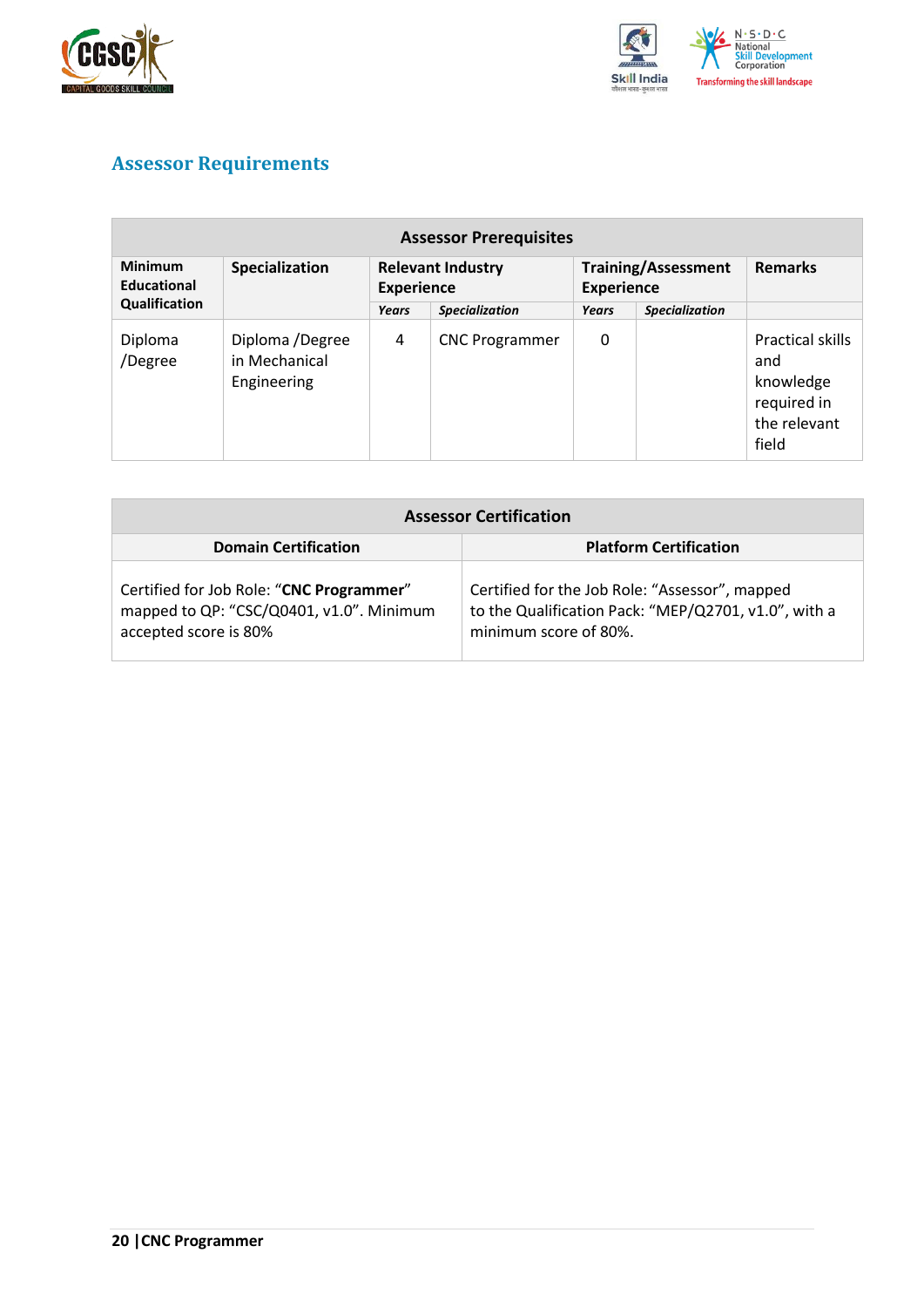



### <span id="page-20-0"></span>**Assessment Strategy**

- 1. Assessment System Overview:
	- Batches assigned to the assessment agencies for conducting the assessment on SDMS/SIP or email
	- Assessment agencies send the assessment confirmation to VTP/TC looping SSC
	- The assessment agency deploys the ToA certified Assessor for executing the assessment
	- SSC monitors the assessment process & records
- 2. Testing Environment

To ensure a conducive environment for conducting a test, the trainer will:

- Confirm that the centre is available at the same address as mentioned on SDMS or SIP
- Check the duration of the training.
- Check the Assessment Start and End time to be 10 a.m. and 5 p.m. respectively
- Ensure there are 2 Assessors if the batch size is more than 30.
- Check that the allotted time to the candidates to complete Theory & Practical Assessment is correct.
- Check the mode of assessment—Online (TAB/Computer) or Offline (OMR/PP).
- Confirm the number of TABs on the ground are correct to execute the Assessment smoothly.
- Check the availability of the Lab Equipment for the particular Job Role.
- 3. Assessment Quality Assurance levels / Framework:
	- Question papers created by the Subject Matter Experts (SME)
	- Question papers created by the SME verified by the other subject Matter Experts
	- Questions are mapped with NOS and PC
	- Question papers are prepared considering that levels 1 to 3 are for the unskilled & semiskilled individuals, and levels 4 and above are for the skilled, supervisor & higher management
	- The assessor must be ToA certified and the trainer must be ToT Certified
	- The assessment agency must follow the assessment guidelines to conduct the assessment
- 4. Types of evidence or evidence-gathering protocol:
	- Time-stamped & geotagged reporting of the assessor from assessment location
	- Centre photographs with signboards and scheme-specific branding
	- Biometric or manual attendance sheet (stamped by TP) of the trainees during the training period
	- Time-stamped & geotagged assessment (Theory + Viva + Practical) photographs & videos
- 5. Method of verification or validation:

To verify the details submitted by the training centre, the assessor will undertake:

- A surprise visit to the assessment location
- A random audit of the batch
- A random audit of any candidate
- 6. Method for assessment documentation, archiving, and access
	- To protect the assessment papers and information, the assessor will ensure:
		- Hard copies of the documents are stored
		- Soft copies of the documents & photographs of the assessment are uploaded/accessed from Cloud Storage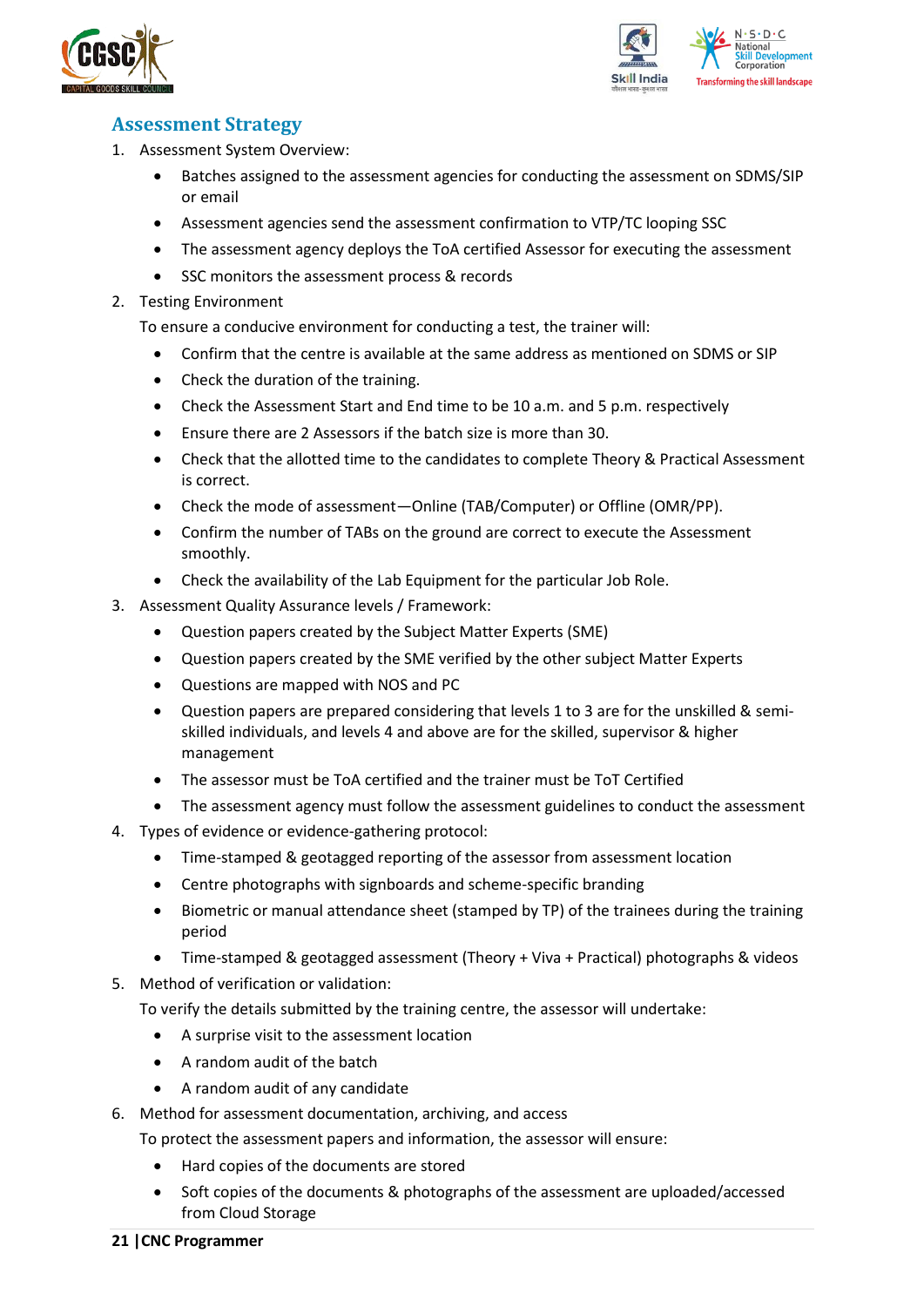



• Soft copies of the documents & photographs of the assessment are stored on the Hard drive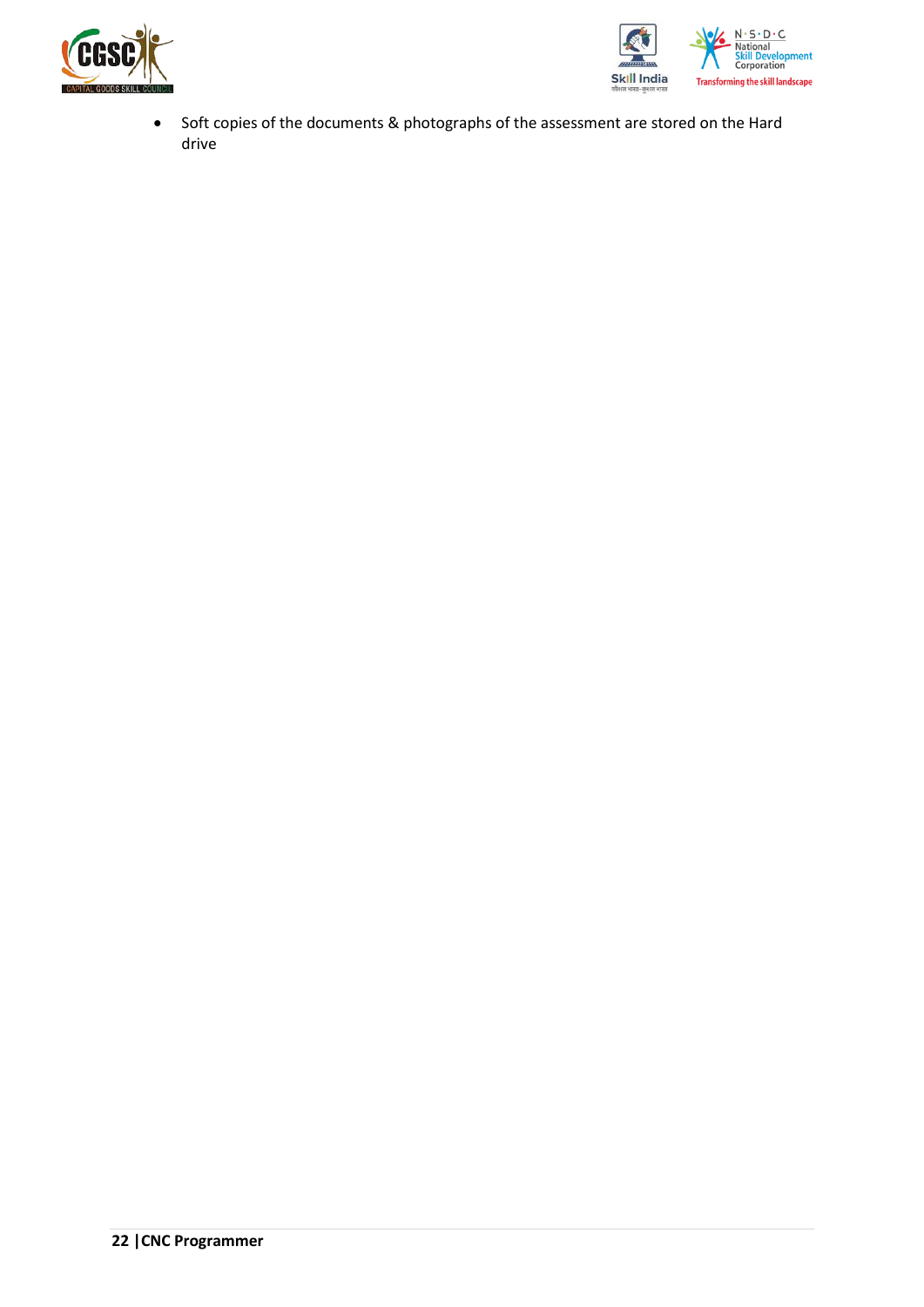



## <span id="page-22-0"></span>**References**

### <span id="page-22-1"></span>**Glossary**

| <b>Term</b>                  | <b>Description</b>                                                                                                                                                                                                                                                                                                                                |
|------------------------------|---------------------------------------------------------------------------------------------------------------------------------------------------------------------------------------------------------------------------------------------------------------------------------------------------------------------------------------------------|
| <b>Declarative knowledge</b> | Declarative knowledge refers to facts, concepts and principles that need to<br>be known and/or understood in order to accomplish a task or to solve a<br>problem.                                                                                                                                                                                 |
| <b>Key Learning</b>          | The key learning outcome is the statement of what a learner needs to know,<br>understand and be able to do in order to achieve the terminal outcomes. A<br>set of key learning outcomes will make up the training outcomes. Training<br>outcome is specified in terms of knowledge, understanding (theory) and<br>skills (practical application). |
| (M) TLO                      | On-the-job training (Mandatory); trainees are mandated to complete<br>specified hours of training on-site                                                                                                                                                                                                                                         |
| OJT (R)                      | On-the-job training (Recommended); trainees are recommended the<br>specified hours of training on-site                                                                                                                                                                                                                                            |
| <b>Procedural Knowledge</b>  | Procedural knowledge addresses how to do something, or how to perform a                                                                                                                                                                                                                                                                           |
| <b>Training Outcome</b>      | Training outcome is a statement of what a learner will know, understand<br>and be able to do upon the completion of the training.                                                                                                                                                                                                                 |
| <b>Terminal Outcome</b>      | The terminal outcome is a statement of what a learner will know,<br>understand and be able to do upon the completion of a module. A set of<br>terminal outcomes help to achieve the training outcome.                                                                                                                                             |